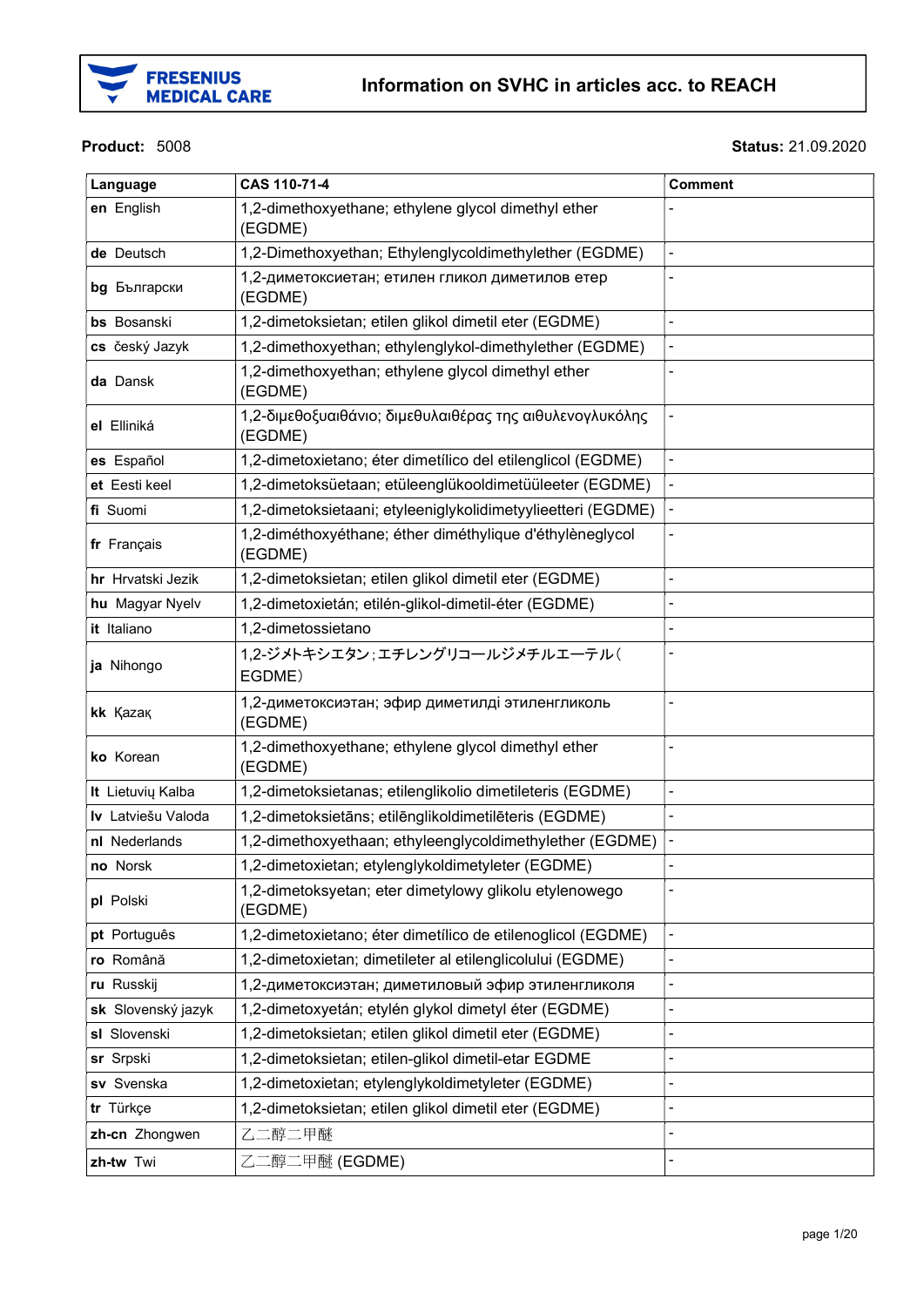

| Language          | CAS 19438-60-9, 57110-29-9, 48122-14-1, 25550-51-0                                                                                                                                                                                                              | <b>Comment</b> |
|-------------------|-----------------------------------------------------------------------------------------------------------------------------------------------------------------------------------------------------------------------------------------------------------------|----------------|
| en English        | Hexahydromethylphthalic anhydride, Hexahydro-1-<br>methylphthalic anhydride, Hexahydro-3-methylphthalic<br>anhydride, Hexahydro-4-methylphthalic anhydride (including<br>cis- and trans- stereo isomeric forms and all possible<br>combinations of the isomers) |                |
| de Deutsch        | Hexahydromethylphthalsäureanhydrid, Hexahydro-1-<br>methylphthalsäureanhydrid, Hexahydro-3-<br>methylphthalsäureanhydrid, Hexahydro-4-<br>methylphthalsäureanhydrid                                                                                             |                |
| bg Български      | хексахидрометилфталов анхидрид, хексахидро-1-<br>метилфталов анхидрид, хексахидро-3-метилфталов<br>анхидрид, хексахидро-4-метилфталов анхидрид                                                                                                                  |                |
| bs Bosanski       | Hexahydromethylphthalic anhydride, Hexahydro-1-<br>methylphthalic anhydride, Hexahydro-3-methylphthalic<br>anhydride, Hexahydro-4-methylphthalic anhydride                                                                                                      |                |
| cs český Jazyk    | hexahydromethylftalanhydrid, hexahydro-1-<br>methylftalanhydrid, hexahydro-3-methylftalanhydrid,<br>hexahydro-4-methylftalanhydrid                                                                                                                              |                |
| da Dansk          | hexahydromethylphthalsyreanhydrid, hexahydro-1-<br>methylphthalsyreanhydrid, hexahydro-3-<br>methylphthalsyreanhydrid, hexahydro-4-<br>methylphthalsyreanhydrid                                                                                                 |                |
| el Elliniká       | εξαϋδρομεθυλοφθαλικός ανυδρίτης, εξαϋδρο-1-<br>μεθυλοφθαλικός ανυδρίτης, εξαϋδρο-3-μεθυλοφθαλικός<br>ανυδρίτης, εξαϋδρο-4-μεθυλοφθαλικός ανυδρίτης                                                                                                              |                |
| es Español        | anhídrido hexahidrometilftálico, anhídrido hexahidro-1-<br>metilftálico, anhídrido hexahidro-3-metilftálico, anhídrido<br>hexahidro-4-metilftálico                                                                                                              |                |
| et Eesti keel     | heksahüdrometüülftaalanhüdriid, heksahüdro-1-<br>metüülftaalanhüdriid, heksahüdro-3-metüülftaalanhüdriid,<br>heksahüdro-4-metüülftaalanhüdriid                                                                                                                  |                |
| fi Suomi          | heksahydrometyyliftaalianhydridi, heksahydro-1-<br>metyyliftaalianhydridi, heksahydro-3-metyyliftaalianhydridi,<br>heksahydro-4-metyyliftaalianhydridi                                                                                                          |                |
| fr Français       | anhydride hexahydrométhylphtalique, anhydride hexahydro-<br>1-méthylphtalique, anhydride hexahydro-3-méthylphtalique,<br>anhydride hexahydro-4-méthylphtalique                                                                                                  |                |
| hr Hrvatski Jezik | anhidrid heksahidrometil-ftalne kiseline, anhidrid heksahidro-<br>1-metil-ftalne kiseline, anhidrid heksahidro-3-metil-ftalne<br>kiseline, anhidrid heksahidro-4-metil-ftalne kiseline                                                                          |                |
| hu Magyar Nyelv   | metilhexahidroftálsav-anhidrid, metilhexahidro-1-ftálsav-<br>anhidrid, metilhexahidro-3-ftálsav-anhidrid, metilhexahidro-4-<br>ftálsav-anhidrid                                                                                                                 |                |
| it Italiano       | anidride esaidrometilftalica, anidride esaidro-1-metilftalica,<br>anidride esaidro-3-metilftalica, anidride esaidro-4-metilftalica                                                                                                                              |                |
| ja Nihongo        | Hexahydromethylphthalic anhydride, Hexahydro-1-<br>methylphthalic anhydride, Hexahydro-3-methylphthalic<br>anhydride, Hexahydro-4-methylphthalic anhydride                                                                                                      |                |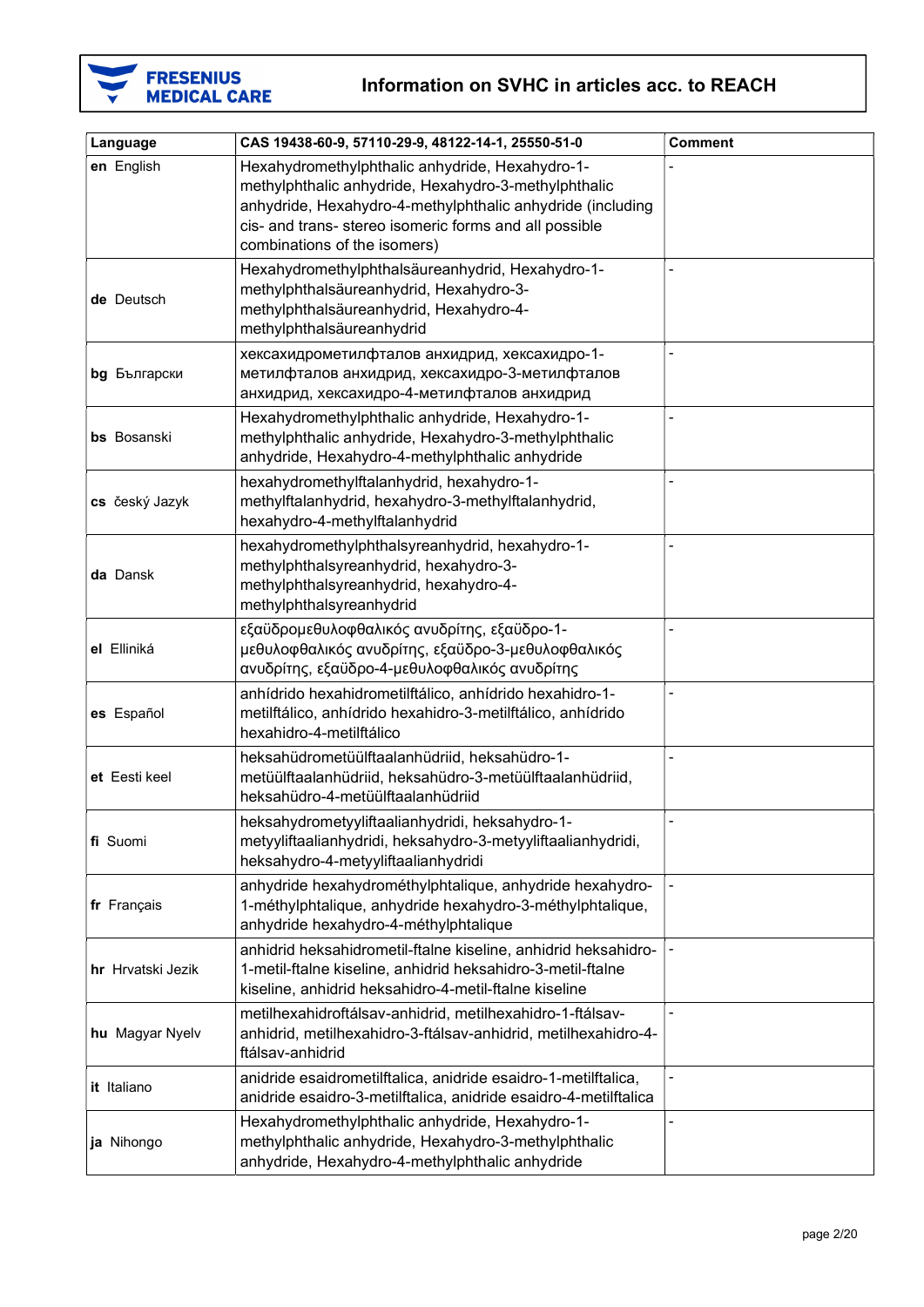

| kk Kazak           | Hexahydromethylphthalic anhydride, Hexahydro-1-<br>methylphthalic anhydride, Hexahydro-3-methylphthalic<br>anhydride, Hexahydro-4-methylphthalic anhydride                             |  |
|--------------------|----------------------------------------------------------------------------------------------------------------------------------------------------------------------------------------|--|
| ko Korean          | Hexahydromethylphthalic anhydride, Hexahydro-1-<br>methylphthalic anhydride, Hexahydro-3-methylphthalic<br>anhydride, Hexahydro-4-methylphthalic anhydride                             |  |
| It Lietuvių Kalba  | heksahidrometilftalio anhidridas, heksahidro-1-metilftalio<br>anhidridas, heksahidro-3-metilftalio anhidridas, heksahidro-4-<br>metilftalio anhidridas                                 |  |
| Iv Latviešu Valoda | heksahidrometilftalānhidrīds, heksahidro-1-metilftalānhidrīds,<br>heksahidro-3-metilftalānhidrīds, heksahidro-4-<br>metilftalānhidrīds                                                 |  |
| nl Nederlands      | hexahydromethylftaalzuuranhydride, hexahydro-1-<br>methylftaalzuuranhydride, hexahydro-3-<br>methylftaalzuuranhydride, hexahydro-4-<br>methylftaalzuuranhydride                        |  |
| no Norsk           | Hexahydromethylphthalic anhydride, Hexahydro-1-<br>methylphthalic anhydride, Hexahydro-3-methylphthalic<br>anhydride, Hexahydro-4-methylphthalic anhydride                             |  |
| pl Polski          | bezwodnik metyloheksahydroftalowy, bezwodnik<br>metyloheksahydro-1-ftalowy, bezwodnik metyloheksahydro-<br>3-ftalowy, bezwodnik metyloheksahydro-4-ftalowy                             |  |
| pt Português       | anidrido hexahidrometilftálico, anidrido hexahidro-1-<br>metilftálico, anidrido hexahidro-3-metilftálico, anidrido<br>hexahidro-4-metilftálico                                         |  |
| ro Română          | anhidridă hexahidrometilftalică, anhidridă hexahidro-1-<br>metilftalică, anhidridă hexahidro-3-metilftalică, anhidridă<br>hexahidro-4-metilftalică                                     |  |
| ru Russkij         | Hexahydromethylphthalic anhydride, Hexahydro-1-<br>methylphthalic anhydride, Hexahydro-3-methylphthalic<br>anhydride, Hexahydro-4-methylphthalic anhydride                             |  |
| sk Slovenský jazyk | anhydrid kyseliny hexahydrometylftalovej, anhydrid kyseliny<br>hexahydro-1-metylftalovej, anhydrid kyseliny hexahydro-3-<br>metylftalovej, anhydrid kyseliny hexahydro-4-metylftalovej |  |
| sl Slovenski       | anhidrid heksahidrometil-ftalne kisline, anhidrid heksahidro-<br>1-metil-ftalne kisline, anhidrid heksahidro-3-metil-ftalne<br>kisline, anhidrid heksahidro-4-metil-ftalne kisline     |  |
| sr Srpski          | Hexahydromethylphthalic anhydride, Hexahydro-1-<br>methylphthalic anhydride, Hexahydro-3-methylphthalic<br>anhydride, Hexahydro-4-methylphthalic anhydride                             |  |
| sv Svenska         | hexahydrometylftalsyraanhydrid, hexahydro-1-<br>metylftalsyraanhydrid, hexahydro-3-metylftalsyraanhydrid,<br>hexahydro-4-metylftalsyraanhydrid                                         |  |
| tr Türkçe          | Hexahydromethylphthalic anhydride, Hexahydro-1-<br>methylphthalic anhydride, Hexahydro-3-methylphthalic<br>anhydride, Hexahydro-4-methylphthalic anhydride                             |  |
| zh-cn Zhongwen     | Hexahydromethylphthalic anhydride, Hexahydro-1-<br>methylphthalic anhydride, Hexahydro-3-methylphthalic<br>anhydride, Hexahydro-4-methylphthalic anhydride                             |  |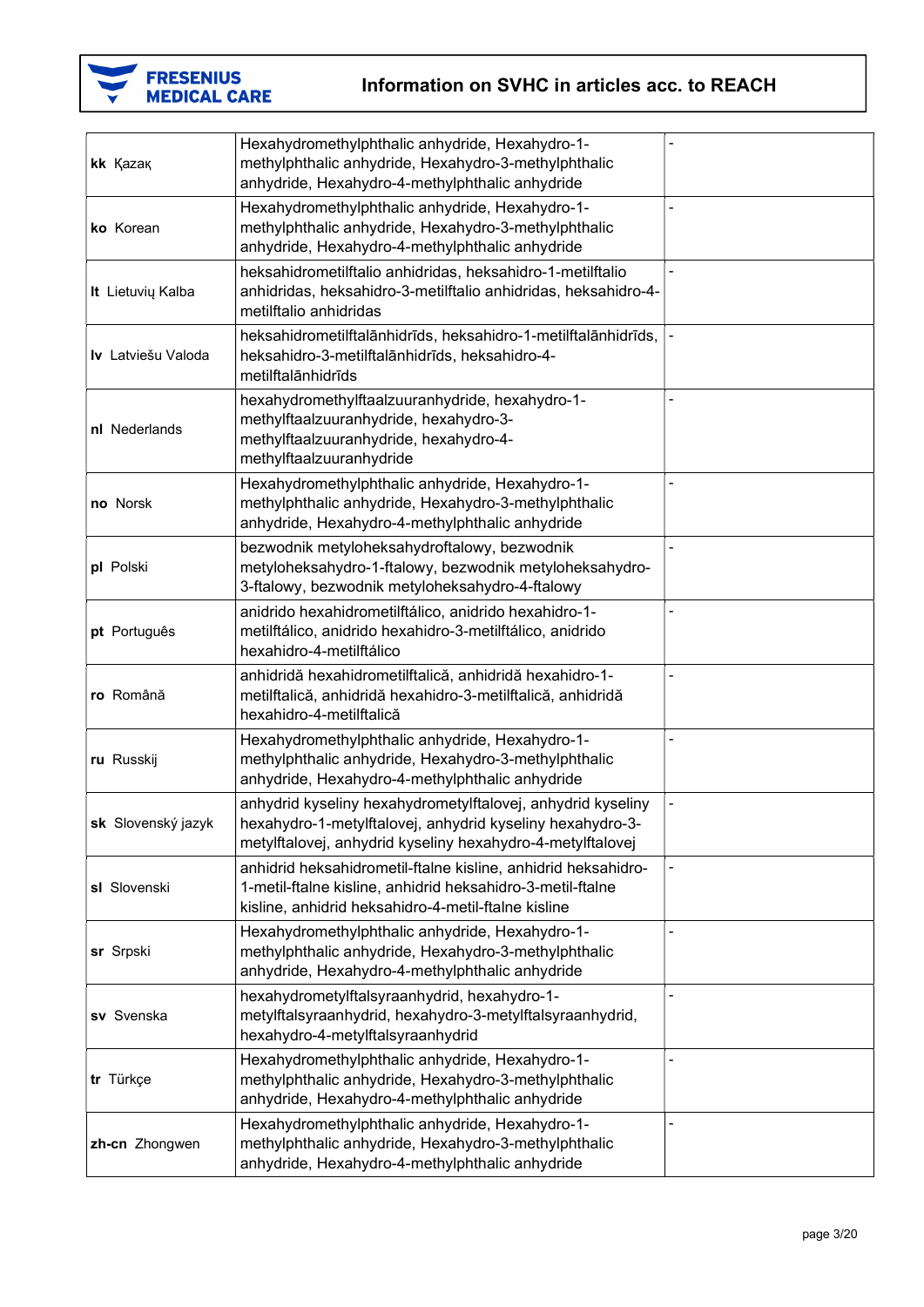

| Hexahydromethylphthalic anhydride, Hexahydro-1-<br>methylphthalic anhydride, Hexahydro-3-methylphthalic<br>Twi<br>l zh-tw<br>anhydride, Hexahydro-4-methylphthalic anhydride |  |
|------------------------------------------------------------------------------------------------------------------------------------------------------------------------------|--|
|------------------------------------------------------------------------------------------------------------------------------------------------------------------------------|--|

| Language           | CAS 12626-81-2                            | <b>Comment</b> |
|--------------------|-------------------------------------------|----------------|
| en English         | Lead titanium zirconium oxide             |                |
| de Deutsch         | Bleititanzirkonoxid                       |                |
| bg Български       | олово титан циркониев оксид               |                |
| bs Bosanski        | Lead titanium zirconium oxide             |                |
| cs český Jazyk     | oxid olova-titanu-zirkonia                |                |
| da Dansk           | blytitanzirconiumoxid                     |                |
| el Elliniká        | οξείδιο μολύβδου τιτανίου ζιρκονίου       |                |
| es Español         | óxido de plomo, titanio y circonio        |                |
| et Eesti keel      | pliititaantsirkooniumoksiid               |                |
| fi Suomi           | lyijytitaanizirkoniumoksidi               |                |
| fr Français        | Oxyde de plomb, de titane et de zirconium |                |
| hr Hrvatski Jezik  | olovni titanijev cirkonijev oksid         |                |
| hu Magyar Nyelv    | ólom-titán-cirkónium-oxid                 |                |
| it Italiano        | ossido di zirconio, titanio e piombo      |                |
| ja Nihongo         | Lead titanium zirconium oxide             |                |
| kk Kazak           | Lead titanium zirconium oxide             |                |
| ko Korean          | Lead titanium zirconium oxide             |                |
| It Lietuvių Kalba  | švino titano cirkonio oksidas             |                |
| Iv Latviešu Valoda | svina titāna cirkonija oksīds             | $\overline{a}$ |
| nl Nederlands      | loodtitaniumzirconiumoxide                |                |
| no Norsk           | Lead titanium zirconium oxide             |                |
| pl Polski          | cyrkonian-tytanian ołowiu                 |                |
| pt Português       | titanato zirconato de chumbo              |                |
| ro Română          | oxid mixt de plumb titaniu și zirconiu    |                |
| ru Russkij         | Lead titanium zirconium oxide             |                |
| sk Slovenský jazyk | zmesný oxid olova, titánu a zirkónia      |                |
| sl Slovenski       | cirkonijev svinčev titanov oksid          |                |
| sr Srpski          | Lead titanium zirconium oxide             |                |
| sv Svenska         | blytitanzirkoniumoxid                     |                |
| tr Türkçe          | Lead titanium zirconium oxide             |                |
| zh-cn Zhongwen     | Lead titanium zirconium oxide             |                |
| zh-tw Twi          | Lead titanium zirconium oxide             |                |

| Language           | CAS 7439-92-1 | ∣Comment |
|--------------------|---------------|----------|
| en English         | Lead          | -        |
| <b>de</b> Deutsch  | <b>Blei</b>   |          |
| bg Български       | олово         |          |
| <b>bs</b> Bosanski | olovo         | -        |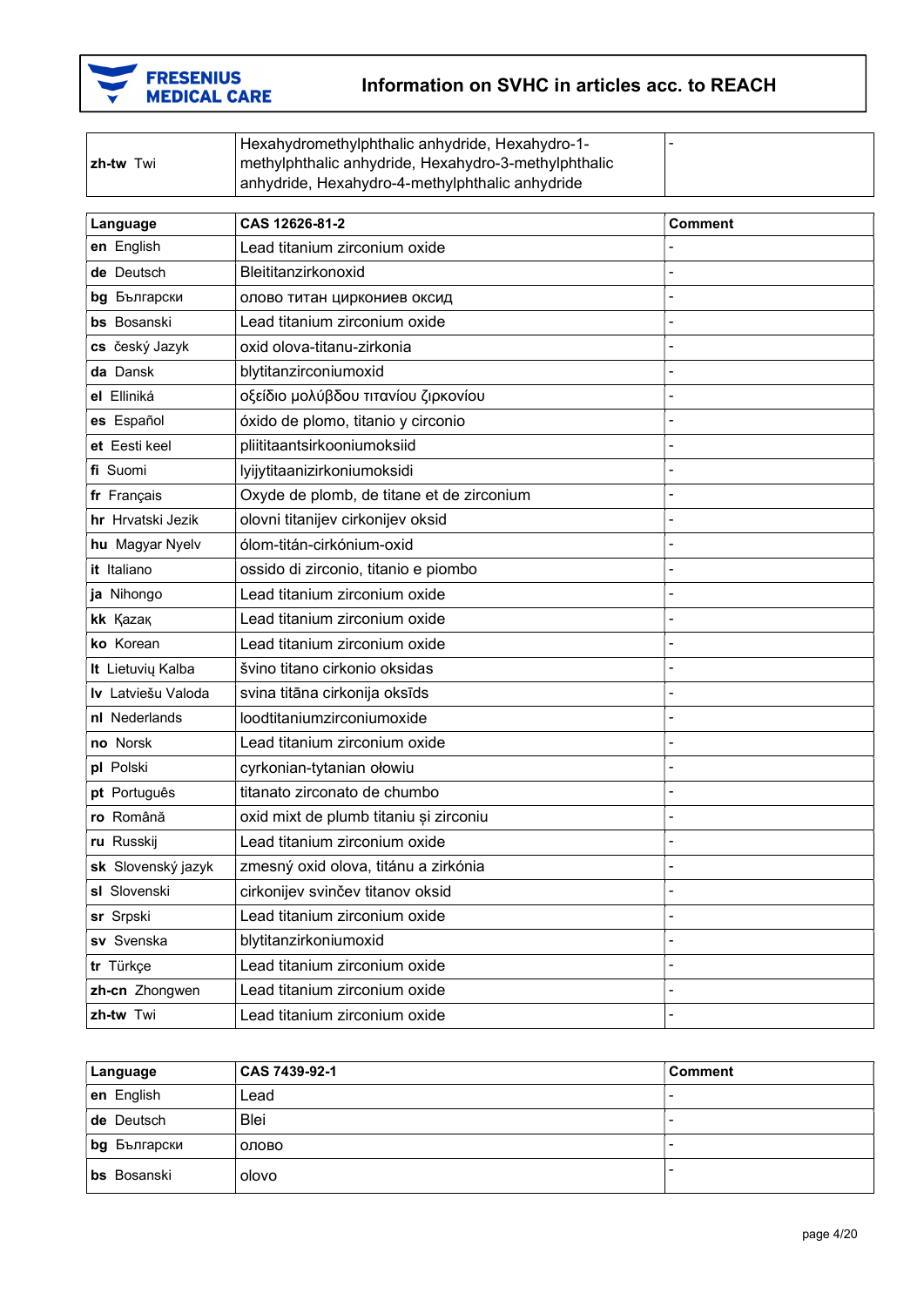

| cs český Jazyk     | olovo      |                              |
|--------------------|------------|------------------------------|
| da Dansk           | bly        |                              |
| el Elliniká        | μόλυβδος   | $\overline{\phantom{a}}$     |
| es Español         | plomo      | $\overline{a}$               |
| et Eesti keel      | plii       | $\overline{a}$               |
| fi Suomi           | lyijy      |                              |
| fr Français        | plomb      | $\overline{a}$               |
| hr Hrvatski Jezik  | olovo      | $\overline{a}$               |
| hu Magyar Nyelv    | ólom       | $\overline{a}$               |
| it Italiano        | piombo     | $\overline{a}$               |
| ja Nihongo         | 鉛 [namari] | $\overline{a}$               |
| kk Kazak           | plom       | $\overline{a}$               |
| ko Korean          | lead       |                              |
| It Lietuvių Kalba  | švinas     | $\overline{a}$               |
| Iv Latviešu Valoda | svins      | $\overline{a}$               |
| nl Nederlands      | lood       | $\overline{a}$               |
| no Norsk           | bly        | $\overline{a}$               |
| pl Polski          | ołów       | $\overline{a}$               |
| pt Português       | chumbo     | $\blacksquare$               |
| ro Română          | plumb      | $\blacksquare$               |
| ru Russkij         | свинец     |                              |
| sk Slovenský jazyk | olovo      | $\overline{a}$               |
| sl Slovenski       | svínec     | $\overline{a}$               |
| sr Srpski          | олово      |                              |
| sv Svenska         | bly        | $\overline{a}$               |
| tr Türkçe          | kurşun     | $\overline{a}$               |
| zh-cn Zhongwen     | 铅 [qian]   | $\overline{a}$               |
| zh-tw Twi          | lead       | $\qquad \qquad \blacksquare$ |

| Language           | CAS 15571-58-1                                                                             | <b>Comment</b> |
|--------------------|--------------------------------------------------------------------------------------------|----------------|
| en English         | 2-ethylhexyl 10-ethyl-4,4-dioctyl-7-oxo-8-oxa-3,5-dithia-4-<br>stannatetradecanoate (DOTE) |                |
| de Deutsch         | 2-ethylhexyl 10-ethyl-4,4-dioctyl-7-oxo-8-oxa-3,5-dithia-4-<br>stannatetradecanoat (DOTE)  |                |
| bg Български       | 2-етилхексил 10-етил-4,4-диоктил-7-оксо-8-окса-3,5-<br>дитиа-4-станатетрадеканоат (DOTE)   |                |
| <b>bs</b> Bosanski | 2-etilheksil-10-etil-4,4-dioktil-7-okso-8-oksa-3,5-ditia-4-<br>stanatetradekanoat (DOTE)   |                |
| cs český Jazyk     | 2-ethylhexyl 10-ethyl-4,4-dioktyl-7-oxo-8-oxa-3,5-dithia-4-<br>stannatetradekanoát (DOTE)  |                |
| da Dansk           | 2-ethylhexyl 10-ethyl-4,4-dioctyl-7-oxo-8-oxa-3,5-dithia-4-<br>stannatetradecanoate (DOTE) |                |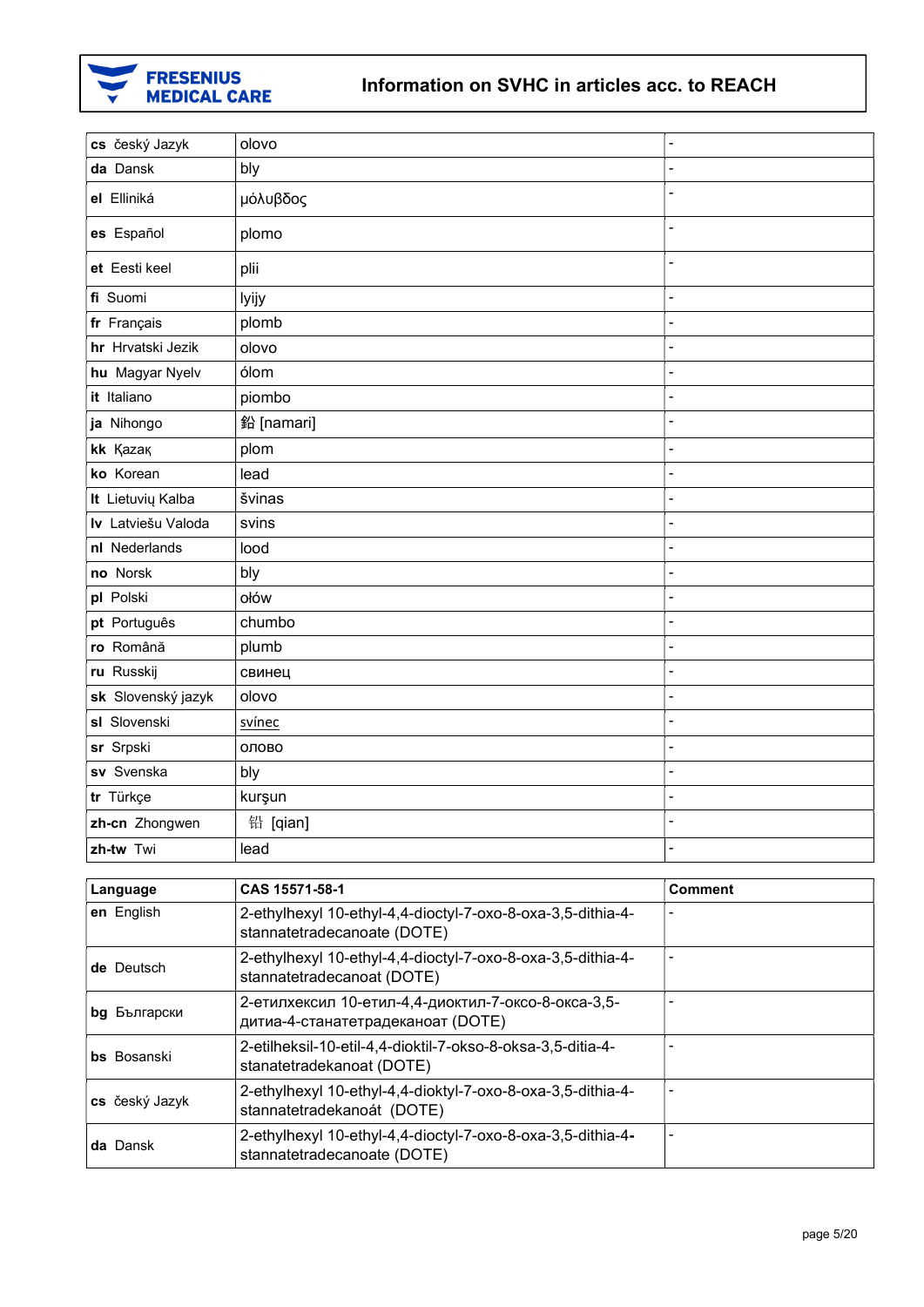

| el Elliniká               | 2-ethylhexyl 10-ethyl-4,4-dioctyl-7-oxo-8-oxa-3,5-dithia-4-<br>stannatetradecanoate (DOTE)             |  |
|---------------------------|--------------------------------------------------------------------------------------------------------|--|
| es Español                | 2-etilhexil 10-etil-4,4-dioctil-7-oxo-8-oxa-3,5-ditia-4-<br>stannatetradecanoate (DOTE)                |  |
| et Eesti keel             | 2-etüüllheksüül 10-etüül-4,4-dioctüül-7-oksü-8-oksa-3,5-<br>dithia-4-stannatetradekanoaati (DOTE)      |  |
| fi Suomi                  | 2-etyyliheksyyli 10-etyyli-4,4-dioktyyli-7-oxo-8-oxa-3,5-dithia-<br>4-stannaanitetradekanoaatti (DOTE) |  |
| fr Français               | 2-ethylhexyl 10-ethyl-4,4-dioctyl-7-oxo-8-oxa-3,5-dithia-4-<br>stannatetradecanoate (DOTE)             |  |
| hr Hrvatski Jezik         | 2-etilheksil-10-etil-4,4-dioktil-7-okso-8-oksa-3,5-ditia-4-<br>stanatetradekanoat (DOTE)               |  |
| hu Magyar Nyelv           | 2-etilhexil-10-etil-4,4-dioctil-7-oxo-8-oxa-3,5-ditia-4-<br>óntetradekanoát (DOTE)                     |  |
| <b>it</b> Italiano        | 10-etil-7-osso-4,4-diottil-8-ossa-3,5-ditia-4-<br>stannatetradecanoato di 2-etilesile (DOTE)           |  |
| ja Nihongo                | 10-エチル-4,4-ジオクチル-7-オキソ-8-オキサ-3,5-ジチア-4-スタ<br>ンナテトラデカン酸2-エチルヘキシル(DOTE)                                  |  |
| kk Kazak                  | 2- этилгексил 10- этил-4,4- диоктил -7-оксо-8-окса-3,5-<br>дития-4-станнатетрадексаноат (DOTE)         |  |
| ko Korean                 | 에 따라 DOTE를                                                                                             |  |
| It Lietuvių Kalba         | 2-etilheksill 10-etil-4,4-dioktil-7-oxo-8-oxa-3,5-ditio-4-<br>stanatas-tetradekanoatas (DOTE)          |  |
| <b>Iv</b> Latviešu Valoda | 2-etilheksil-10-etil-4,4-dioktil-7-okso-8-oksa-3,5-ditia-4-<br>stannāttradekanoātu (DOTE)              |  |
| nl Nederlands             | 2-ethylhexyl 10-ethyl-4,4-dioctyl-7-oxo-8-oxa-3,5-dithia-4-<br>stannatetradecanoaat (DOTE)             |  |
| no Norsk                  | 2-ethylhexyl 10-ethyl-4,4-dioctyl-7-oxo-8-oxa-3,5-dithia-4-<br>stannatetradecanoate (DOTE)             |  |
| pl Polski                 | 2-etyloheksylo 10-etylo-4,4-dioktylo-7-okso-8-oksa-3,5-ditia-<br>4-o tetradodekanoan cyny (DOTE)       |  |
| pt Português              | 10-Etil-4,4-dioctil-7-oxo-8-oxa-3,5-ditia-4-<br>estanatetradecanoato de 2-etil-hexilo (DOTE)           |  |
| ro Română                 | 2-etilhexil 10-etil-4, 4-dioctil-7-oxo-8-oxa-3,5-ditia-4-stanate<br>tetradecanoat (DOTE)               |  |
| ru Russkij                | 2-этилгексил 10-этил-4,4-диоктил-7-оксо-8-окса-3,5-<br>дитиа-4-станатетра деканоат (ДОТА)              |  |
| sk Slovenský jazyk        | 2-etylhexyl 10-etyl-4,4-dioktyl-7-oxo-8-oxa-3,5-ditia-4-<br>stannatetradekanoát (DOTE)                 |  |
| sl Slovenski              | 2-etilheksil 10-etil-4,4-dioktil-7-okso-8-oksa-3,5-ditia-4-<br>stanatetradekanoat (DOTE)               |  |
| sr Srpski                 | 2-etilheksil 10-etil-4,4-dioktil-7-okso-8-oksa-3,5-ditia-4-<br>stanatetradekanoat (DOTE)               |  |
| sv Svenska                | 2-ethylhexyl 10-ethyl-4,4-dioctyl-7-oxo-8-oxa-3,5-dithia-4-<br>stannatetradecanoate (DOTE)             |  |
| tr Türkçe                 | 2-etilheksil 10-etil-4,4-diositil-7-okso-8-oksa-3,5-ditiya-4-<br>stannatetradekanoat (DOTE)            |  |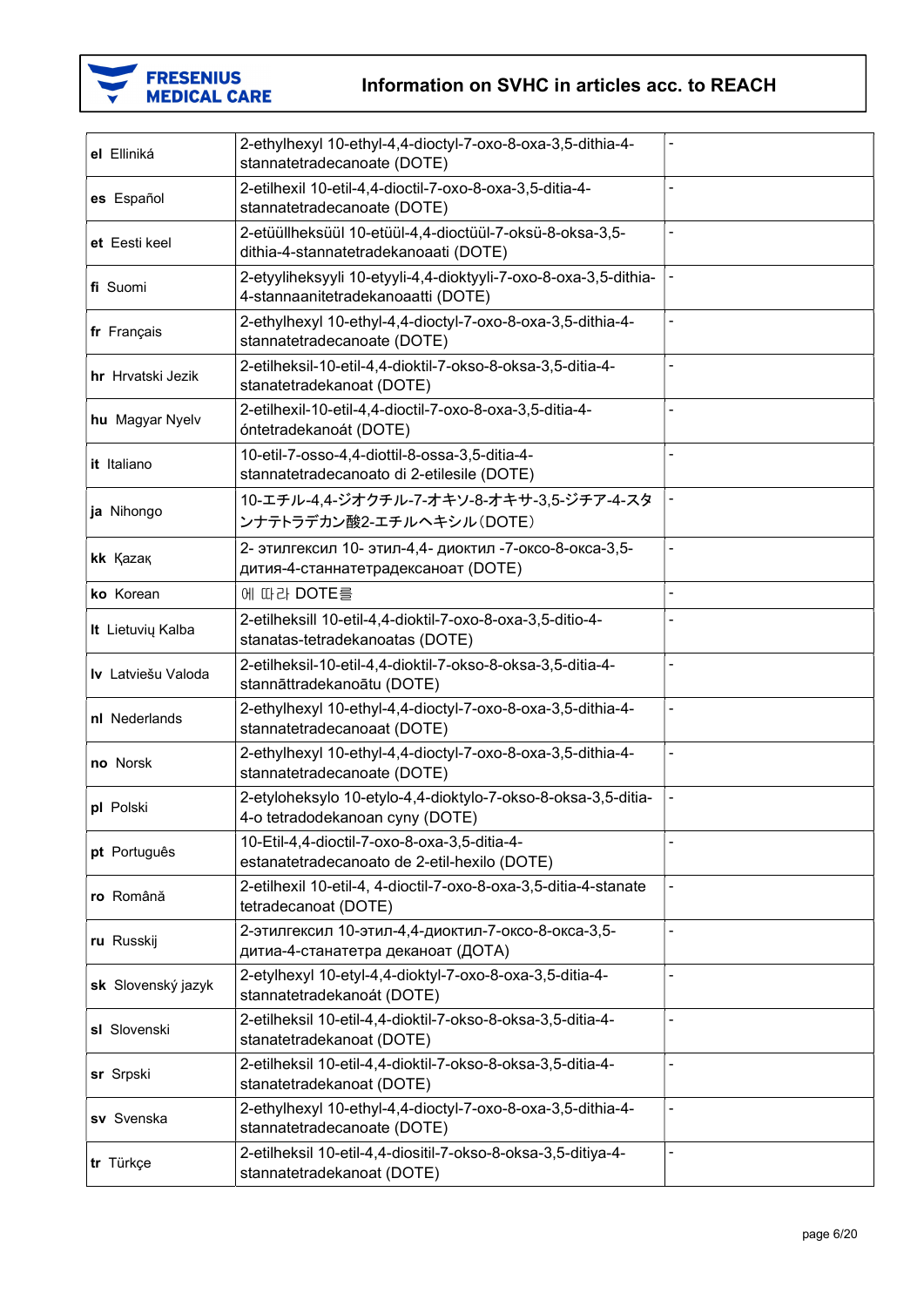

| <b>zh-cn</b> Zhongwen | 二正辛基-双(巯乙酸2-乙基己酯)锡(DOTE) | - |
|-----------------------|--------------------------|---|
|                       | 10-乙基-4,4-二辛基-7-側氧       | - |
| l zh-tw<br>Twi        | -8-氧代-3,5-二硫代-4-錫代       |   |
|                       | 十四酸2-乙基己酯(DOTE)          |   |

| Language           | CAS 80-05-7                  | <b>Comment</b> |
|--------------------|------------------------------|----------------|
| en English         | 4,4'-isopropylidenediphenol  |                |
| de Deutsch         | 4,4'-Isopropylidendiphenol   |                |
| bg Български       | 4,4'-изопропилидендифенол    |                |
| bs Bosanski        | 4,4'-isopropylidenediphenol  |                |
| cs český Jazyk     | 4,4'-isopropylidendifenol    |                |
| da Dansk           | 4,4'-isopropylidendiphenol   |                |
| el Elliniká        | 4,4'-ισοπροπυλιδενοδιφαινόλη |                |
| es Español         | 4,4'-isopropilidendifenol    |                |
| et Eesti keel      | 4,4'-isopropülideendifenool  |                |
| fi Suomi           | 4,4'-isopropylideenidifenoli |                |
| fr Français        | 4,4'-isopropylidènediphénol  |                |
| hr Hrvatski Jezik  | 4,4'-izopropilidendifenol    |                |
| hu Magyar Nyelv    | 4,4'-izopropilidén-difenol   |                |
| it Italiano        | 4,4'-isopropilidendifenolo   |                |
| ja Nihongo         | 4,4'-isopropylidenediphenol  |                |
| kk Kazak           | 4,4'-isopropylidenediphenol  |                |
| ko Korean          | 4,4'-isopropylidenediphenol  |                |
| It Lietuvių Kalba  | 4,4'-izopropilidendifenolis  |                |
| Iv Latviešu Valoda | 4,4'-izopropilidēndifenols   |                |
| nl Nederlands      | 4,4'-isopropylideendifenol   |                |
| no Norsk           | 4,4'-isopropylidenediphenol  |                |
| pl Polski          | 4,4'-izopropylidenodifenol   |                |
| pt Português       | 4,4'-isopropilidenodifenol   |                |
| ro Română          | 4,4'-izopropilidendifenol    |                |
| ru Russkij         | 4,4'-isopropylidenediphenol  |                |
| sk Slovenský jazyk | 4,4'-izopropylidéndifenol    |                |
| sl Slovenski       | 4,4'-izopropilidendifenol    |                |
| sr Srpski          | 4,4'-isopropylidenediphenol  |                |
| sv Svenska         | 4,4'-isopropylidendifenol    |                |
| tr Türkçe          | 4,4'-isopropylidenediphenol  |                |
| zh-cn Zhongwen     | 4,4'-isopropylidenediphenol  |                |
| zh-tw Twi          | 4,4'-isopropylidenediphenol  |                |

| Language     | CAS 117-81-7                       | Comment |
|--------------|------------------------------------|---------|
| en English   | bis (2-ethylhexyl)phthalate (DEHP) |         |
| l de Deutsch | Bis(2-ethylhexyl)phthalat (DEHP)   |         |
| bg Български | Бис (2-етилхексил) фталат (DEHP)   |         |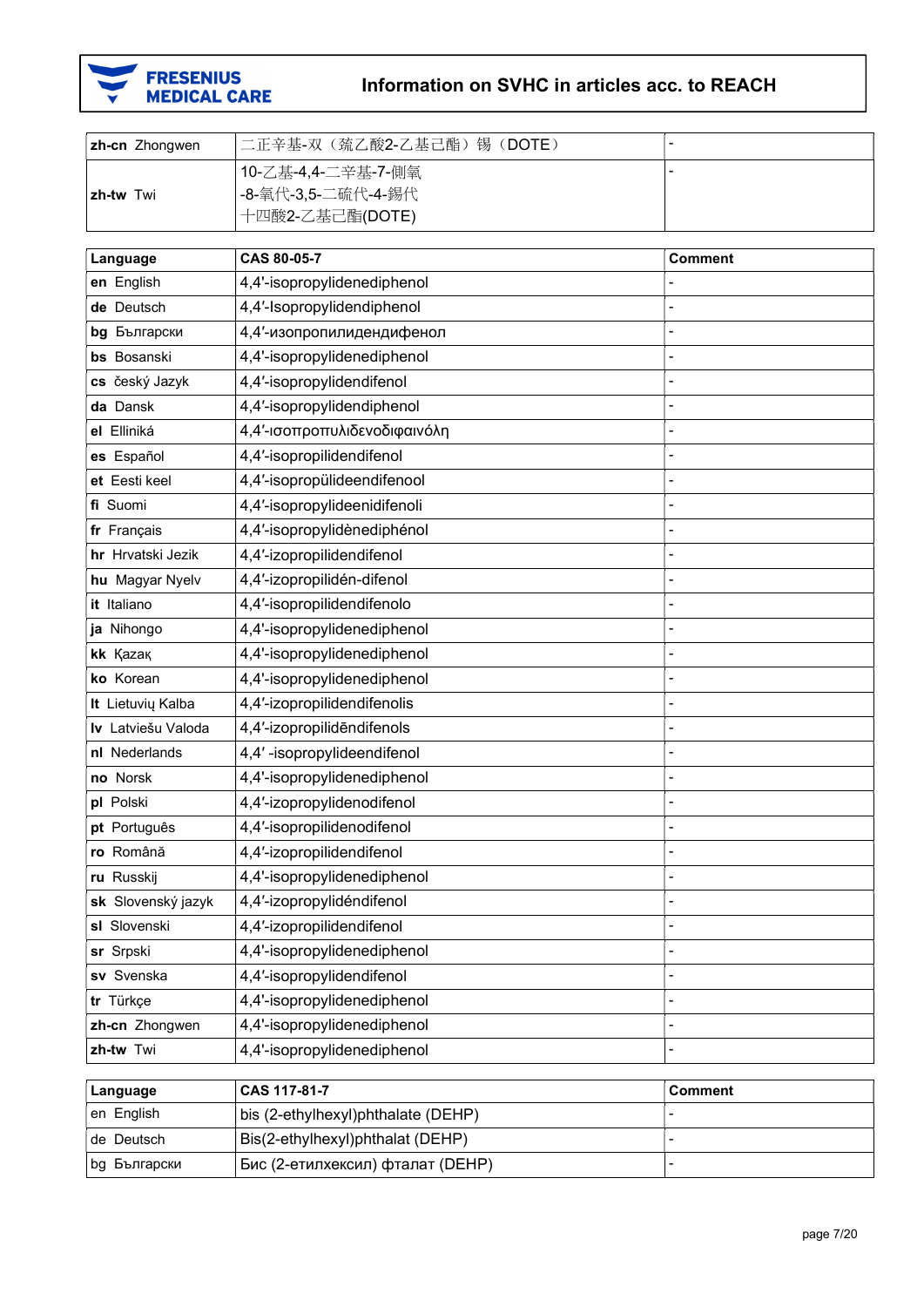

| bs Bosanski        | bis(2-etil-heksil)-ftalat (DEHP)           |                |
|--------------------|--------------------------------------------|----------------|
| cs český Jazyk     | bis(2-ethylhexyl)-ftalát (DEHP)            |                |
| da Dansk           | di(2-ethylhexyl)phthalat (DEHP)            | $\overline{a}$ |
| el Elliniká        | φθαλικός δι (2-αιθυλοεξυλο) εστέρας (DEHP) |                |
| es Español         | di(2-etilhexil)ftalato (DEHP)              |                |
| et Eesti keel      | bis(2-etüülheksüül)ftalaat (DEHP)          |                |
| fi Suomi           | bis(2-etyyliheksyyli)ftalaatti (DEHP)      |                |
| fr Français        | bis (2-éthylhexyl)phthalate (DEHP)         |                |
| hr Hrvatski Jezik  | bis(2-etil-heksil)-ftalat (DEHP)           |                |
| hu Magyar Nyelv    | di(2-etilhexil)-ftalát (DEHP)              |                |
| it Italiano        | di-2-etilesilftalato (DEHP)                |                |
| ja Nihongo         | フタル酸ビス(2-エチルヘキシル) (DEHP)                   |                |
| kk Kazak           | бис (2-этилгексил) фталат (ДЭГФ)           |                |
| ko Korean          | bis (2-ethylhexyl)phthalate (DEHP)         |                |
| It Lietuvių Kalba  | bis(2-etilheksil)ftalatas (DEHP)           |                |
| Iv Latviešu Valoda | bis(2-etilheksil)ftalāts (DEHP)            |                |
| nl Nederlands      | bis (2-ethylhexyl)ftalaat (DEHP)           |                |
| no Norsk           | bis (2-etylheksyl) ftalat (DEHP)           |                |
| pl Polski          | ftalan di (2-etyloheksylu) (DEHP)          |                |
| pt Português       | ftalato de bis (2-etil-hexilo) (DEHP)      |                |
| ro Română          | Bis(2-etilhexil)ftalat (DEHP)              | $\overline{a}$ |
| ru Russkij         | бис-2-этилгексилфталат (ДЭГФ)              |                |
| sk Slovenský jazyk | bis(2-etylhexyl)-ftalát (DEHP)             |                |
| sl Slovenski       | bis(2-etilheksil)ftalat (DEHP)             |                |
| sr Srpski          | bis(2-etilheksil)-ftalat (DEHP)            |                |
| sv Svenska         | bis(2-etylhexyl)ftalat (DEHP)              |                |
| tr Türkçe          | Bis (2-etilheksil) ftalat (DEHP)           |                |
| zh-cn Zhongwen     | 邻苯二甲酸二(2-乙基己醇)酯                            |                |
| zh-tw Twi          | 鄰苯二甲酸二(2-乙基己基)酯 (DEHP)                     |                |

| Language           | CAS 1317-36-8                                  | <b>Comment</b>           |
|--------------------|------------------------------------------------|--------------------------|
| en English         | lead monoxide (lead oxide)                     |                          |
| de Deutsch         | Bleimonoxid (Bleioxid)                         |                          |
| bg Български       | оловен моноксид (оловен оксид)                 | $\overline{\phantom{0}}$ |
| <b>bs</b> Bosanski | olovo(II)-oksid                                |                          |
| cs český Jazyk     | oxid olovnatý                                  |                          |
| da Dansk           | blymonoxid (blyoxid)                           |                          |
| el Elliniká        | μονοξείδιο του μολύβδου (οξείδιο του μολύβδου) |                          |
| es Español         | monóxido de plomo (óxido de plomo)             |                          |
| et Eesti keel      | pliimonooksiid                                 |                          |
| fi Suomi           | lyijymonoksidi (lyijyoksidi)                   |                          |
| fr Français        | monoxyde de plomb (oxyde de plomb)             | $\overline{\phantom{0}}$ |
| hr Hrvatski Jezik  | olovo(II)-oksid                                | $\overline{\phantom{0}}$ |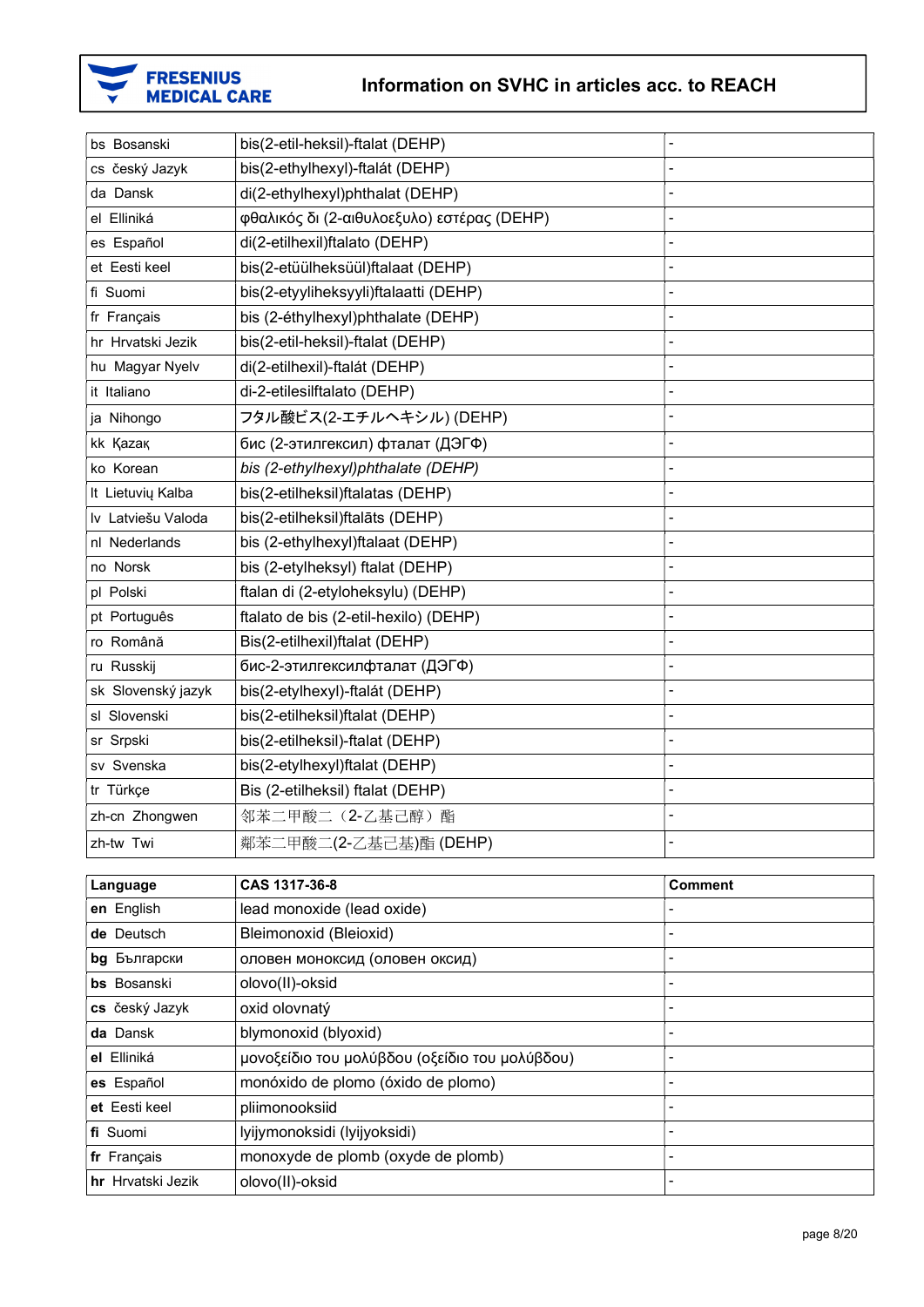

| hu Magyar Nyelv    | ólom(II)-oxid (ólom-monoxid)          |  |
|--------------------|---------------------------------------|--|
| it Italiano        | Ossido di piombo                      |  |
| ja Nihongo         | 一酸化鉛(酸化鉛)                             |  |
| kk Kazak           | қорғасын монооксиді (қорғасын тотығы) |  |
| ko Korean          | lead monoxide (lead oxide)            |  |
| It Lietuvių Kalba  | švino monoksidas (švino oksidas)      |  |
| Iv Latviešu Valoda | svina monoksīds (svina oksīds)        |  |
| nl Nederlands      | loodmonoxide (loodoxide)              |  |
| no Norsk           | blymonoxid (blyoxid)                  |  |
| pl Polski          | monotlenek ołowiu (tlenek ołowiu)     |  |
| pt Português       | monóxido de chumbo (óxido de chumbo)  |  |
| ro Română          | litargă (oxid de plumb)               |  |
| ru Russkij         | Оксид свинца (II)                     |  |
| sk Slovenský jazyk | oxid olova (oxid olovnatý)            |  |
| sl Slovenski       | svinčev monoksid (svinčev oksid)      |  |
| sr Srpski          | olovo(II)-oksid                       |  |
| sv Svenska         | blymonoxid (blyoxid)                  |  |
| tr Türkçe          | kurşun monoksit (kurşun oksit)        |  |
| zh-cn Zhongwen     | 黄丹                                    |  |
| zh-tw Twi          | 一氧化鉛                                  |  |

| Language           | CAS 12060-00-3                    | <b>Comment</b> |
|--------------------|-----------------------------------|----------------|
| en English         | Lead titanium trioxide            |                |
| de Deutsch         | Bleititantrioxid                  |                |
| bg Български       | олово-титаниев триоксид           |                |
| <b>bs</b> Bosanski | Lead titanium trioxide            |                |
| cs český Jazyk     | trioxid olovnato-titaničitý       |                |
| da Dansk           | blytitantrioxid                   |                |
| el Elliniká        | τριοξείδιο τιτανιούχου μολύβδου   |                |
| es Español         | lead titanium trioxide            |                |
| et Eesti keel      | pliititaantrioksiid               |                |
| fi Suomi           | lyijytitaanitrioksidi             |                |
| fr Français        | trioxyde de plomb et de titane    |                |
| hr Hrvatski Jezik  | olovni titanijev trioksid         |                |
| hu Magyar Nyelv    | ólom-titán-trioxid                |                |
| it Italiano        | triossido di titanio e piombo     |                |
| ja Nihongo         | Lead titanium trioxide            |                |
| kk Kazak           | Lead titanium trioxide            |                |
| ko Korean          | Lead titanium trioxide            |                |
| It Lietuvių Kalba  | švino titano trioksidas           |                |
| Iv Latviešu Valoda | svina titāna trioksīds            |                |
| nl Nederlands      | loodtitaantrioxide / loodtitanaat |                |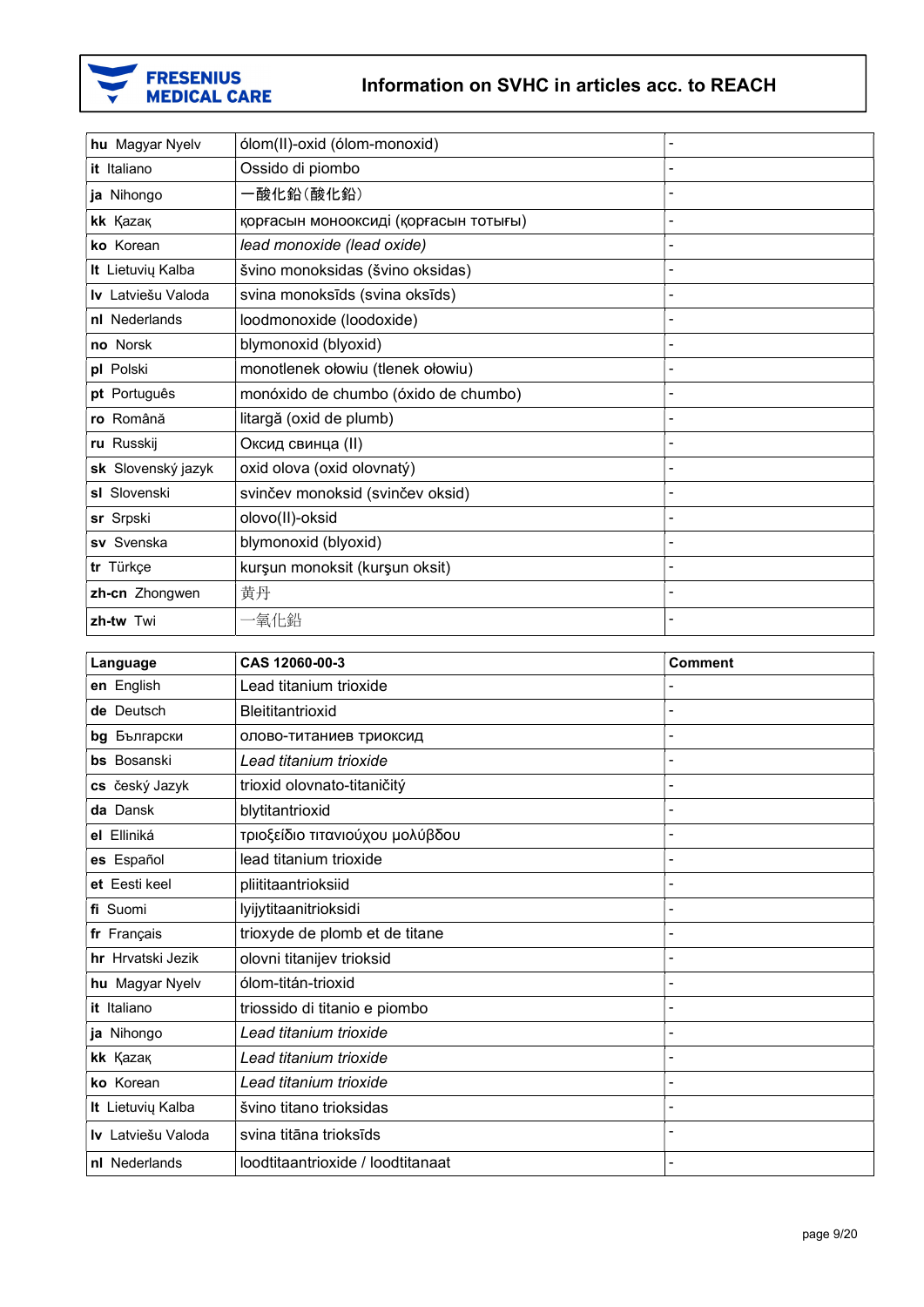

| no Norsk           | Lead titanium trioxide                            |  |
|--------------------|---------------------------------------------------|--|
| pl Polski          | tytanian ołowiu                                   |  |
| pt Português       | titanato de chumbo / trióxido de chumbo e titânio |  |
| ro Română          | oxid mixt de plumb (II) și titaniu (IV)           |  |
| ru Russkij         | Lead titanium trioxide                            |  |
| sk Slovenský jazyk | oxid olovnato-titaničitý                          |  |
| sl Slovenski       | svinčev titanov trioksid                          |  |
| sr Srpski          | Lead titanium trioxide                            |  |
| sv Svenska         | blytitantrioxid                                   |  |
| tr Türkçe          | Lead titanium trioxide                            |  |
| zh-cn Zhongwen     | Lead titanium trioxide                            |  |
| zh-tw Twi          | Lead titanium trioxide                            |  |
|                    |                                                   |  |

| Language           | CAS 556-67-2                         | <b>Comment</b> |  |
|--------------------|--------------------------------------|----------------|--|
| en English         | Octamethylcyclotetrasiloxane (D4)    |                |  |
| de Deutsch         | Octamethylcyclotetrasiloxan (D4)     |                |  |
| bg Български       | Октаметилциклотетрасилоксан (D4)     |                |  |
| <b>bs</b> Bosanski | Octamethylcyclotetrasiloxane (D4)    |                |  |
| cs český Jazyk     | Oktamethylcyklotetrasiloxan (D4)     |                |  |
| da Dansk           | Octamethylcyclotetrasiloxan (D4)     |                |  |
| el Elliniká        | Οκταμεθυλοκυκλοτετρασιλοξάνιο (D4)   | $\overline{a}$ |  |
| es Español         | Octametilciclotetrasiloxano (D4)     |                |  |
| et Eesti keel      | Oktametüültsüklotetrasiloksaan (D4)  |                |  |
| fi Suomi           | Oktametyylisyklotetrasiloksaani (D4) |                |  |
| fr Français        | Octaméthylcyclotétrasiloxane (D4)    | $\overline{a}$ |  |
| hr Hrvatski Jezik  | Oktametilciklotetrasiloksan (D4)     |                |  |
| hu Magyar Nyelv    | Oktametil-ciklotetrasziloxán (D4)    |                |  |
| it Italiano        | Ottametilciclotetrasilossano (D4)    |                |  |
| ja Nihongo         | Octamethylcyclotetrasiloxane (D4)    |                |  |
| kk Kazak           | Octamethylcyclotetrasiloxane (D4)    |                |  |
| ko Korean          | Octamethylcyclotetrasiloxane (D4)    |                |  |
| It Lietuvių Kalba  | Oktametilciklotetrasiloksanas (D4)   |                |  |
| Iv Latviešu Valoda | Oktametilciklotetrasiloksāns (D4)    |                |  |
| nl Nederlands      | Octamethylcyclotetrasiloxaan (D4)    |                |  |
| no Norsk           | Octamethylcyclotetrasiloxane (D4)    |                |  |
| pl Polski          | oktametylocyklotetrasiloksan (D4)    |                |  |
| pt Português       | Octametilciclotetrassiloxano (D4)    |                |  |
| ro Română          | oktametylocyklotetrasiloksan (D4)    |                |  |
| ru Russkij         | Octamethylcyclotetrasiloxane (D4)    |                |  |
| sk Slovenský jazyk | Oktametylcyklotetrasiloxán (D4)      |                |  |
| sl Slovenski       | Oktametilciklotetrasiloksan (D4)     |                |  |
| sr Srpski          | Octamethylcyclotetrasiloxane (D4)    |                |  |
| sv Svenska         | Oktametylcyklotetrasiloxan (D4)      |                |  |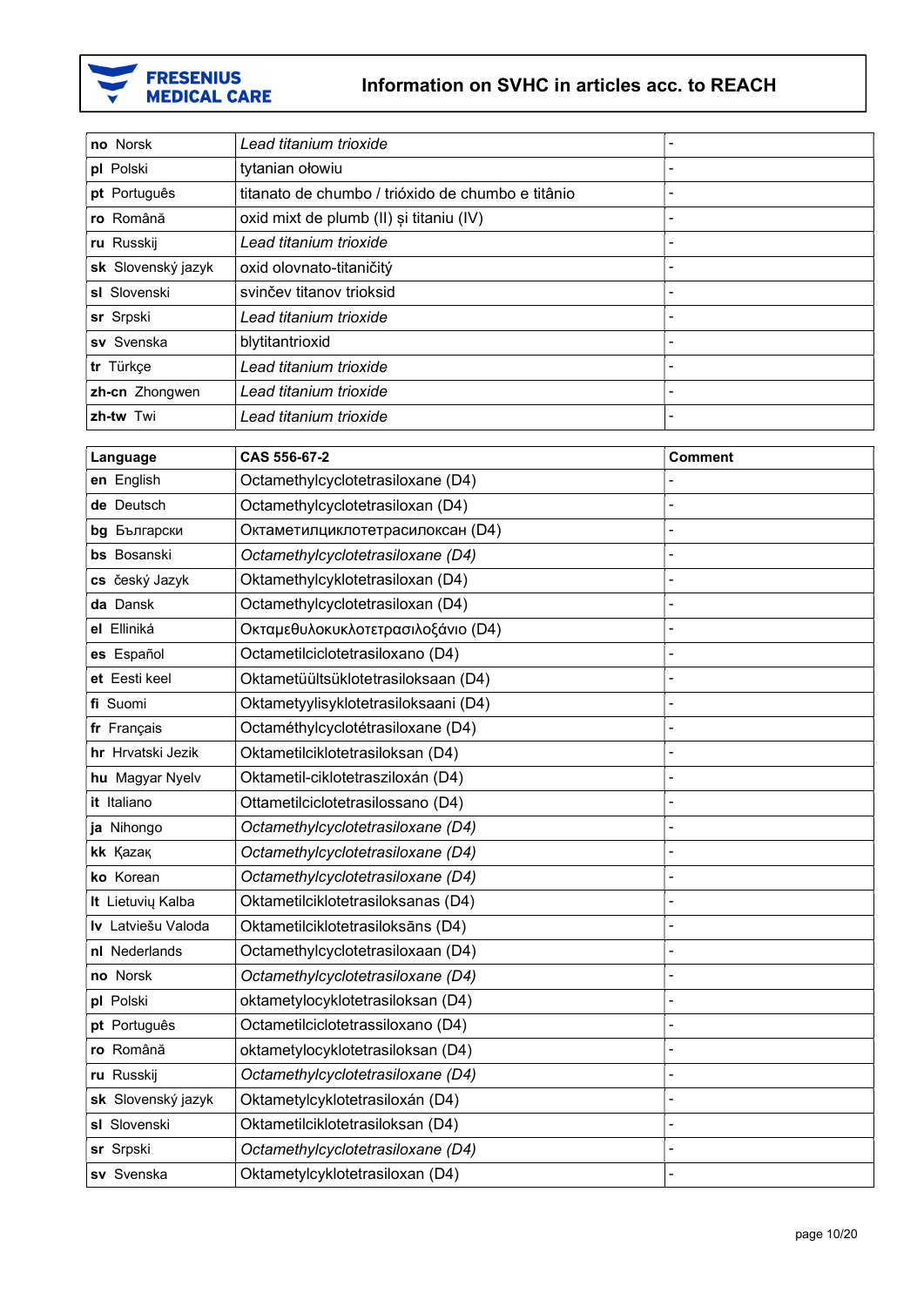

| Itr Türkce            | Octamethylcyclotetrasiloxane (D4) |  |
|-----------------------|-----------------------------------|--|
| <b>zh-cn</b> Zhongwen | Octamethylcyclotetrasiloxane (D4) |  |
| l zh-tw<br>Twi        | Octamethylcyclotetrasiloxane (D4) |  |

| Language           | CAS 541-02-6                         | <b>Comment</b> |
|--------------------|--------------------------------------|----------------|
| en English         | Decamethylcyclopentasiloxane (D5)    |                |
| de Deutsch         | Decamethylcyclopentasiloxan (D5)     |                |
| bg Български       | Декаметилциклопентасилоксан (D5)     |                |
| bs Bosanski        | Decamethylcyclopentasiloxane (D5)    |                |
| cs český Jazyk     | Dekamethylcyklopentasiloxan (D5)     |                |
| da Dansk           | Decamethylcyclopentasiloxan (D5)     |                |
| el Elliniká        | Δεκαμεθυλοκυκλοπεντασιλοξάνιο (D5)   |                |
| es Español         | Decametilciclopentasiloxano (D5)     |                |
| et Eesti keel      | Dekametüültsüklopentasiloksaan (D5)  |                |
| fi Suomi           | Dekametyylisyklopentasiloksaani (D5) |                |
| fr Français        | Décaméthylcyclopentasiloxane (D5)    |                |
| hr Hrvatski Jezik  | Dekametilciklopentasiloksan (D5)     |                |
| hu Magyar Nyelv    | Dekametil-ciklopentasziloxán (D5)    |                |
| it Italiano        | Decametilciclopentasilossano (D5)    |                |
| ja Nihongo         | Decamethylcyclopentasiloxane (D5)    |                |
| kk Kazak           | Decamethylcyclopentasiloxane (D5)    |                |
| ko Korean          | Decamethylcyclopentasiloxane (D5)    |                |
| It Lietuvių Kalba  | Dekametilciklopentasiloksanas (D5)   |                |
| Iv Latviešu Valoda | Dekametilciklopentasiloksāns (D5)    |                |
| nl Nederlands      | Decamethylcyclopentasiloxaan (D5)    |                |
| no Norsk           | Decamethylcyclopentasiloxane (D5)    |                |
| pl Polski          | Dekametylocyklopentasiloksan (D5)    |                |
| pt Português       | Decametilciclopentassiloxano (D5)    |                |
| ro Română          | Decametilciclopentasiloxan (D5)      |                |
| ru Russkij         | Decamethylcyclopentasiloxane (D5)    |                |
| sk Slovenský jazyk | Dekametylcyklopentasiloxán (D5)      |                |
| sl Slovenski       | Dekametilciklopentasiloksan (D5)     |                |
| sr Srpski          | Decamethylcyclopentasiloxane (D5)    |                |
| sv Svenska         | Dekametylcyklopentasiloxan (D5)      |                |
| tr Türkçe          | Decamethylcyclopentasiloxane (D5)    |                |
| zh-cn Zhongwen     | Decamethylcyclopentasiloxane (D5)    |                |
| zh-tw Twi          | Decamethylcyclopentasiloxane (D5)    |                |

| Language            | CAS 540-97-6                       | ∣ Comment |
|---------------------|------------------------------------|-----------|
| en English          | Dodecamethylcyclohexasiloxane (D6) |           |
| de Deutsch          | Dodecamethylcyclohexasiloxan (D6)  |           |
| <b>bg</b> Български | Додекаметилциклохексасилоксан (D6) |           |
| <b>bs</b> Bosanski  | Dodecamethylcyclohexasiloxane (D6) |           |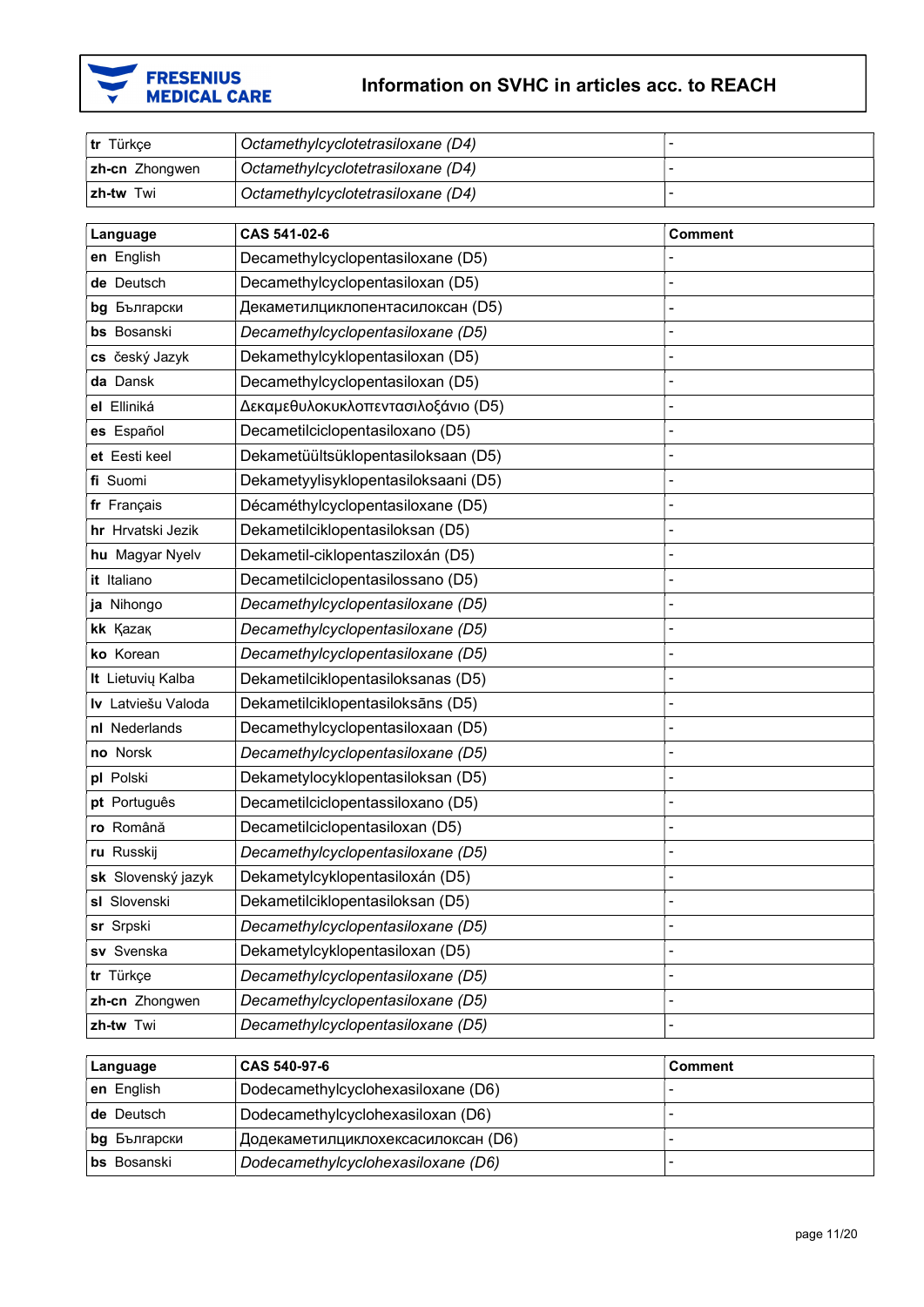

| cs český Jazyk     | Dodekamethylcyklohexasiloxan (D6)      |  |
|--------------------|----------------------------------------|--|
| da Dansk           | Dodecamethylcyclohexasiloxan (D6)      |  |
| el Elliniká        | Dodecamethylcyclohexasiloxane (D6)     |  |
| es Español         | Dodecametilciclohexasiloxano (D6)      |  |
| et Eesti keel      | Dodekametüültsükloheksasiloksaan (D6)  |  |
| fi Suomi           | Dodekametyylisykloheksasiloksaani (D6) |  |
| fr Français        | Dodécaméthylcyclohexasiloxane (D6)     |  |
| hr Hrvatski Jezik  | Dodekametilcikloheksasiloksan (D6)     |  |
| hu Magyar Nyelv    | Dodekametil-ciklohexasziloxán (D6)     |  |
| it Italiano        | Dodecametilcicloesasilossano (D6)      |  |
| ja Nihongo         | Dodecamethylcyclohexasiloxane (D6)     |  |
| kk Kazak           | Dodecamethylcyclohexasiloxane (D6)     |  |
| ko Korean          | Dodecamethylcyclohexasiloxane (D6)     |  |
| It Lietuvių Kalba  | Dodekametilcikloheksasiloksanas (D6)   |  |
| Iv Latviešu Valoda | Dodekametilcikloheksasiloksāns (D6)    |  |
| nl Nederlands      | Dodecamethylcyclohexasiloxaan (D6)     |  |
| no Norsk           | Dodecamethylcyclohexasiloxane (D6)     |  |
| pl Polski          | Dodekametylocyklohexasiloksan (D6)     |  |
| pt Português       | Dodecametilciclohexasiloxano (D6)      |  |
| ro Română          | Dodecametilciclohexasiloxan (D6)       |  |
| ru Russkij         | Dodecamethylcyclohexasiloxane (D6)     |  |
| sk Slovenský jazyk | Dodekametylcyklohexasiloxán (D6)       |  |
| sl Slovenski       | Dodekametilcikloheksasiloksan (D6)     |  |
| sr Srpski          | Dodecamethylcyclohexasiloxane (D6)     |  |
| sv Svenska         | Dodekametylcyklohexasiloxan (D6)       |  |
| tr Türkçe          | Dodecamethylcyclohexasiloxane (D6)     |  |
| zh-cn Zhongwen     | Dodecamethylcyclohexasiloxane (D6)     |  |
| zh-tw Twi          | Dodecamethylcyclohexasiloxane (D6)     |  |
|                    |                                        |  |

| en English | This statement refers to the named product including, as applicable, its accessories, additional<br>equipment, packaging material and/or related spare parts.<br>One or more components contain above named SVHC Candidates in a concentration > 0.1 mass%<br>according to Article 33 and 59 (1, 10) of Regulation (EC) No. 1907/2006 ("REACH").                                                                      |
|------------|-----------------------------------------------------------------------------------------------------------------------------------------------------------------------------------------------------------------------------------------------------------------------------------------------------------------------------------------------------------------------------------------------------------------------|
|            | NB: Article 3/3 REACH defines "articles" as "objects which during production is given a special shape, surface or<br>design which determines its function to a greater degree than does its chemical composition". So complex products<br>can fall in scope of Article 33 REACH due to included components or materials, even when the concentration of a<br>SVHC Candidate is far below 0.1 % of the product.        |
|            | This statement represents our current state of knowledge and can be updated at any time. This<br>statement does neither represent a guarantee of any product properties nor releases any party from its<br>responsibilities, especially defined by local legislation. Fresenius Medical Care accepts no responsibility<br>for injury or loss which may arise from reliance on information contained in this document. |
| de Deutsch | Diese Erklärung bezieht sich auf das genannte Produkt inklusive, wie zutreffend, seines Zubehörs und<br>zusätzlicher Ausrüstung, Verpackungsmaterial und/oder zugehörige Ersatzteile.<br>Eine oder mehrere Komponenten enthalten oben genannte SVHC Kandidaten in einer Konzentration ><br>0,1 Masse-% gemäß Artikel 33 und 59 (1, 10) der Verordnung (EG) 1907/2006 ("REACH").                                       |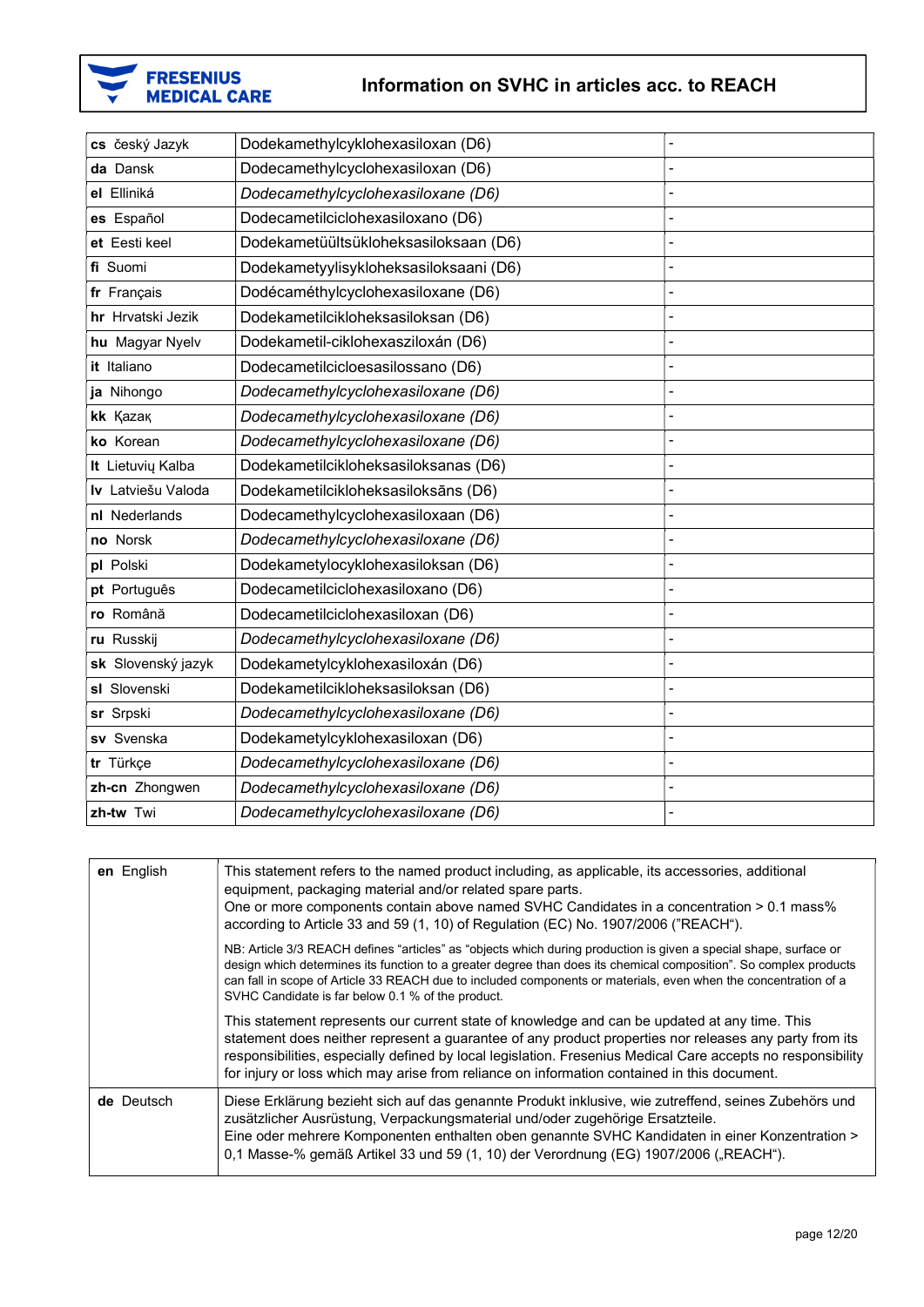| <b>FRESENIUS</b>    |
|---------------------|
| <b>MEDICAL CARE</b> |

|                | NB: Artikel 3/3 REACH definiert "Erzeugnisse" als "Gegenstände, die bei der Herstellung eine spezifische Form,<br>Oberfläche oder Gestalt erhalten, die in größerem Maße als die chemische Zusammensetzung ihre Funktion<br>bestimmt". Deshalb können komplexe Produkteaufgrund von enthaltenen Komponenten oder Materialien in den<br>Anwendungsbereich von Artikel 33 REACH fallen, obwohl die Konzentration eines SVHC-Kandidaten weit unterhalb<br>0,1 % des Produkts ist.<br>Diese Erklärung stellt unseren aktuellen Kenntnisstand dar und kann jederzeit aktualisiert werden. Diese<br>Erklärung stellt weder eine Garantie von Produkteigenschaften dar noch entlässt sie irgendeine Partei<br>aus ihren Verantwortlichkeiten, insbesondere aufgrund lokaler Gesetzgebung. Fresenius Medical Care |
|----------------|-----------------------------------------------------------------------------------------------------------------------------------------------------------------------------------------------------------------------------------------------------------------------------------------------------------------------------------------------------------------------------------------------------------------------------------------------------------------------------------------------------------------------------------------------------------------------------------------------------------------------------------------------------------------------------------------------------------------------------------------------------------------------------------------------------------|
|                | akzeptiert keine Verantwortung für Verletzungen oder Verluste, welche von dem Vertrauen auf die in<br>diesem Dokument enthalten Informationen herrühren.                                                                                                                                                                                                                                                                                                                                                                                                                                                                                                                                                                                                                                                  |
| bg Български   | Настоящата декларация се отнася до посочения продукт, включително (според<br>целесъобразността) неговите аксесоари, допълнително оборудване, опаковъчни материали<br>и/или съответните резервни части.<br>Един или повече компоненти съдържат горепосочените SVHC кандидати в концентрация > 0,1<br>масов % в съответствие с член 33 и 59 (1, 10) от Регламент (ЕО) № 1907/2006 (REACH).                                                                                                                                                                                                                                                                                                                                                                                                                  |
|                | Забележка: член 3/3 REACH определя "артикулите" като "Предмети, на които по време на производството е<br>придадена специална форма, повърхност или дизайн, които определят техните функции в по-голяма степен,<br>отколкото техния химичен състав". Затова сложни продукти може да попадат в обхвата на член 33 REACH<br>поради включени компоненти или материали дори когато концентрацията на SVHC кандидата е много под<br>0,1% от продукта.                                                                                                                                                                                                                                                                                                                                                           |
|                | Настоящата декларация представя моментното състояние на нашите познания и може да бъде<br>актуализирана по всяко време. Настоящата декларация не е гаранция за каквито и да е свойства<br>на продукта, нито освобождава някоя от страните от отговорност, специално посочена от<br>местното законодателство. Fresenius Medical Care не поема отговорност за наранявания или<br>щети, които може да произлязат от доверяване на съдържащата се в този документ информация.                                                                                                                                                                                                                                                                                                                                 |
| bs Bosanski    | Ova izjava se odnosi na navedeni proizvod uključujući, kako je primjenjivo, dodatne dijelove, dodatnu<br>opremu, ambalažu i/ili povezane rezervne dijelove.<br>Jedna ili više komponenti sadrži gore navedene kandidate za uvrštavanje na listu tvari vrlo visokog<br>rizika (SVHC) u koncentraciji > 0,1 masenih % u skladu sa Članovima 33 i 59 (1, 10) Regulative (EC) br.<br>1907/2006 ("REACH").                                                                                                                                                                                                                                                                                                                                                                                                     |
|                | NB: Član 3/3 regulative REACH definiše "proizvode" kao "predmete koji za vrijeme proizvodnje dobivaju poseban<br>oblik, površinu ili dizajn što određuje njihovu funkciju u većoj mjeri nego njihov hemijski sastav". Tako složeni<br>proizvodi spadaju u djelokrug Člana 33 regulative REACH zbog uključenih komponenti ili materijala čak i kada je<br>koncentracija kandidata za uvrštavanje na listu tvari vrlo visokog rizika (SVHC) daleko ispod 0,1% proizvoda.                                                                                                                                                                                                                                                                                                                                    |
|                | Ova izjava predstavlja naša sadašnja saznanja i razumijevanja i može se ažurirati u svakom trenutku.<br>Ova izjava ne predstavlja garanciju bilo kakvih svojstava proizvoda niti oslobađa bilo koju stranu od<br>svojih odgovornosti, posebno u skladu sa lokalnim zakonima. Kompanija Fresenius Medical Care ne<br>snosi nikakvu odgovornost za povredu ili gubitak koji mogu nastati kao posljedica oslanjanja na<br>informacije sadržane u ovom dokumentu.                                                                                                                                                                                                                                                                                                                                             |
| cs český Jazyk | Toto prohlášení se týká uvedeného produktu, včetně jeho případného příslušenství, dalšího vybavení,<br>balicího materiálu a/nebo příslušných náhradních dílů.<br>Jedna nebo více složek obsahuje kandidáty na látky SVHC v koncentraci > 0,1 mass% dle článku 33 a<br>59 (1, 10) Nařízení (EK) č. 1907/2006 ("REACH").                                                                                                                                                                                                                                                                                                                                                                                                                                                                                    |
|                | Poznámka: Článek 3/3 REACH definuje "artikly" jako "předměty, kterým je během výroby dán zvláštní tvar, povrch<br>nebo design určující jejich funkci do větší míry než jejich chemické složení". Takže komplexní produkty mohou do<br>tohoto rozsahu podle článku 33 REACH spadat kvůli zahrnutým složkám či materiálům, i když v nich koncentrace<br>kandidátů na látky SVHC je pod 0,1 % produktu.                                                                                                                                                                                                                                                                                                                                                                                                      |
|                | Toto prohlášení představuje náš aktuální stav znalostí a může být kdykoliv aktualizováno. Toto<br>prohlášení nepředstavuje žádnou záruku vlastností produktu ani nezbavuje jakoukoliv stranu jejích<br>povinností, zejména těch definovaných místní legislativou. Společnost Fresenius Medical Care<br>nepřijímá žádnou odpovědnost za zranění nebo škody, které mohou vzniknout spoléháním se na<br>informace obsažené v tomto dokumentu.                                                                                                                                                                                                                                                                                                                                                                |
| da Dansk       | Denne erklæring henviser til det navngivne produkt inklusive dets tilbehør, ekstraudstyr,<br>emballagemateriale og/eller relaterede reservedele.                                                                                                                                                                                                                                                                                                                                                                                                                                                                                                                                                                                                                                                          |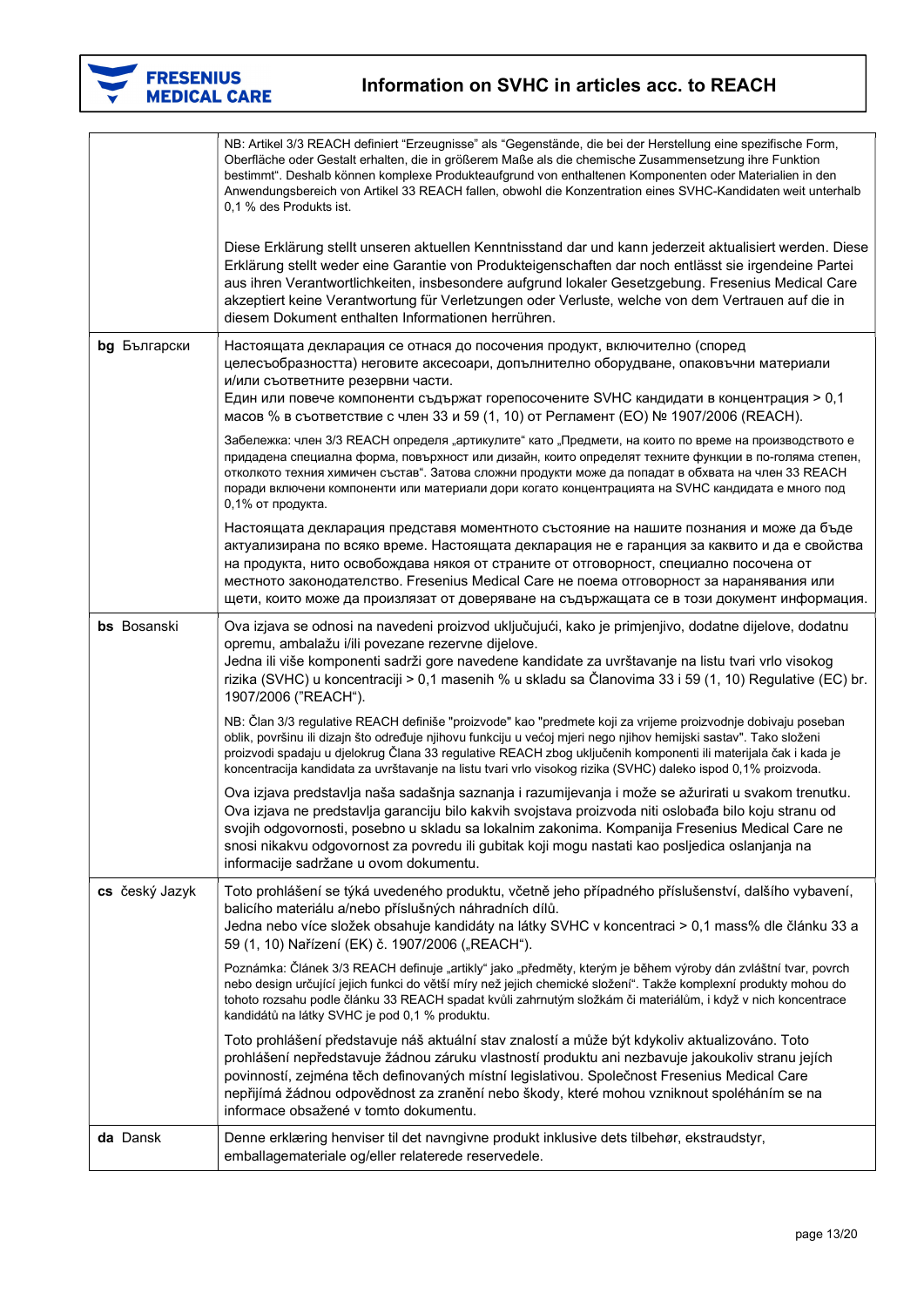

**F** 

|               | En eller flere komponenter indeholder ovenstående SVHC-kandidater i en koncentration > 0,1 vægt-% i<br>henhold til artikel 33 og 59 (1, 10) i EF-direktiv nr. 1907/2006 ("REACH").                                                                                                                                                                                                                                                                                                                                                        |
|---------------|-------------------------------------------------------------------------------------------------------------------------------------------------------------------------------------------------------------------------------------------------------------------------------------------------------------------------------------------------------------------------------------------------------------------------------------------------------------------------------------------------------------------------------------------|
|               | NB: Artikel 3/3 i REACH definerer en "artikel" som "en genstand, der under fremstillingen har fået en særlig form,<br>overflade eller design, der i højere grad end den kemiske sammensætning er bestemmende for dens funktion".<br>Således kan komplekse produkter være omfattet af artikel 33 i REACH på grund af inkluderede komponenter eller<br>materialer, også selvom koncentrationen af en SVHC-kandidat er langt under 0,1 % af produktet.                                                                                       |
|               | Denne erklæring er et udtryk for vores aktuelle kendskab og kan til enhver tid blive opdateret. Denne<br>erklæring er hverken en garanti for særlige produktegenskaber eller fraskriver nogen part for sit ansvar,<br>der er specifik defineret i den lokale lovgivning. Fresenius Medical Care påtager sig intet ansvar for<br>skader eller tab som følge af brug af oplysninger i dette dokument.                                                                                                                                       |
| el Elliniká   | Η παρούσα δήλωση αφορά το αναφερθέν προϊόν συμπεριλαμβανομένων, κατά περίπτωση, των<br>εξαρτημάτων, του πρόσθετου εξοπλισμού, του υλικού της συσκευασίας ή/και των συναφών<br>ανταλλακτικών του.<br>Ένα ή περισσότερα μέρη περιέχουν τις προαναφερθείσες υποψήφιες ουσίες SVHC, σε συγκέντρωση ><br>0,1% της μάζας, σύμφωνα με το Άρθρο 33 και 59 (παράγραφοι 1, 10) του Κανονισμού (ΕΚ) 1907/2006<br>("REACH").                                                                                                                          |
|               | ΣΗΜΕΙΩΣΗ: Το άρθρο 3/3 REACH προσδιορίζει τα «αντικείμενα», ως «αντικείμενα τα οποία, κατά τη διάρκεια της<br>παραγωγής, αποκτούν ειδικό σχήμα, επιφάνεια ή σχεδιασμό, που καθορίζει τη λειτουργία τους σε μεγαλύτερο βαθμό<br>από ό,τι η χημική τους σύνθεση». Επομένως, τα σύνθετα προϊόντα ενδέχεται να εμπίπτουν στο πεδίο εφαρμογής του<br>Άρθρου 33 REACH, λόγω των συστατικών στοιχείων ή υλικών, ακόμα και όταν η συγκέντρωση μιας υποψήφιας<br>ουσίας SVHC του προϊόντος είναι πολύ κατώτερη από 0,1%.                           |
|               | Η παρούσα δήλωση περιλαμβάνει τις υφιστάμενες γνώσεις μας και ενδέχεται να ενημερωθεί ανά πάσα<br>στιγμή. Η παρούσα δήλωση δεν αποτελεί εγγύηση των ιδιοτήτων του προϊόντος, ούτε απαλλάσσει<br>κάποιο μέρος από τις ευθύνες του, οι οποίες ορίζονται ειδικά από την τοπική νομοθεσία. Η Fresenius<br>Medical Care δεν φέρει ευθύνη σε περίπτωση τραυματισμού ή απώλειας που ενδέχεται να προκύψει<br>από την εμπιστοσύνη σε πληροφορίες που περιέχονται σε αυτό το έγγραφο.                                                              |
| es Español    | Esta declaración es válida para el producto designado junto con, si procede, sus accesorios,<br>equipamiento adicional, materiales de embalaje y piezas de repuesto relacionadas.<br>Uno o más de los componentes contienen las sustancias candidatas extremadamente preocupantes<br>que se indican arriba en una concentración de > 0,1 % de la masa, de acuerdo con los Artículos 33 y 59<br>(1, 10) del reglamento (CE) n.º 1907/2006 («REACH»).                                                                                       |
|               | NB: El Artículo 3/3 de REACH define los «artículos» como «objetos a los cuales durante la producción se les<br>proporciona una forma, superficie o diseño que determinan su función en mayor grado que su composición<br>química». Esto significa que los productos complejos pueden pertenecer al ámbito de aplicación del Artículo 33 de<br>REACH debido a los componentes o materiales que forman parte de ellos, aunque la concentración de una<br>sustancia candidata extremadamente preocupante sea inferior al 0,1 % del producto. |
|               | Esta declaración representa nuestro nivel de conocimiento actual y podría sufrir modificaciones en<br>cualquier momento. Esta declaración no constituye ninguna garantía en relación a las propiedades de<br>un producto ni exime a ninguna parte de sus responsabilidades, en especial las establecidas por la<br>legislación local. Fresenius Medical Care no aceptará ninguna responsabilidad por los daños<br>personales ni las pérdidas que puedan derivarse de la confianza en la información contenida en este<br>documento.       |
| et Eesti keel | Avalduses viidatakse nimetatud tootele, sealhulgas olenevalt kohaldatavusest selle tarvikutele,<br>lisaseadmetele, pakkematerjalile ja/või seonduvatele varuosadele.<br>Üks või enam komponenti sisaldab eespool nimetatud väga ohtlike ainete kandidaate kontsentratsioonis<br>> 0,1 massi% vastavalt määruse (EÜ) nr 1907/2006 (REACH) artiklitele 33 ja 59 (1, 10).                                                                                                                                                                    |
|               | NB: REACH-i artiklis 3/3 on "artikkel" määratletud järgmiselt: "ese, millele antakse tootmise käigus teatud kuju,<br>pinnaviimistlus või kujundus, mis määrab tema funktsiooni suuremal määral kui tema keemiline koostis". Seega<br>võivad jääda mitmeosalised tooted REACH-i artikli 33 rakendusalasse neis sisalduvate komponentide või materjalide<br>tõttu, isegi kui väga ohtliku aine kandidaadi kontsentratsioon on kaugelt alla 0,1% tootest.                                                                                    |
|               | Avaldus kujutab meie teadmiste hetkeseisu ja seda võidakse igal ajal muuta. Avaldus ei kujuta garantiid<br>toote ühegi omaduse kohta ega vabasta ühtegi isikut tema vastutusest, eriti sellest, mis on määratletud<br>kohalikes õigusaktides. Fresenius Medical Care ei vastuta vigastuste ega kahju eest, mis võivad<br>tuleneda käesolevas dokumendis sisalduva teabe kasutamisest.                                                                                                                                                     |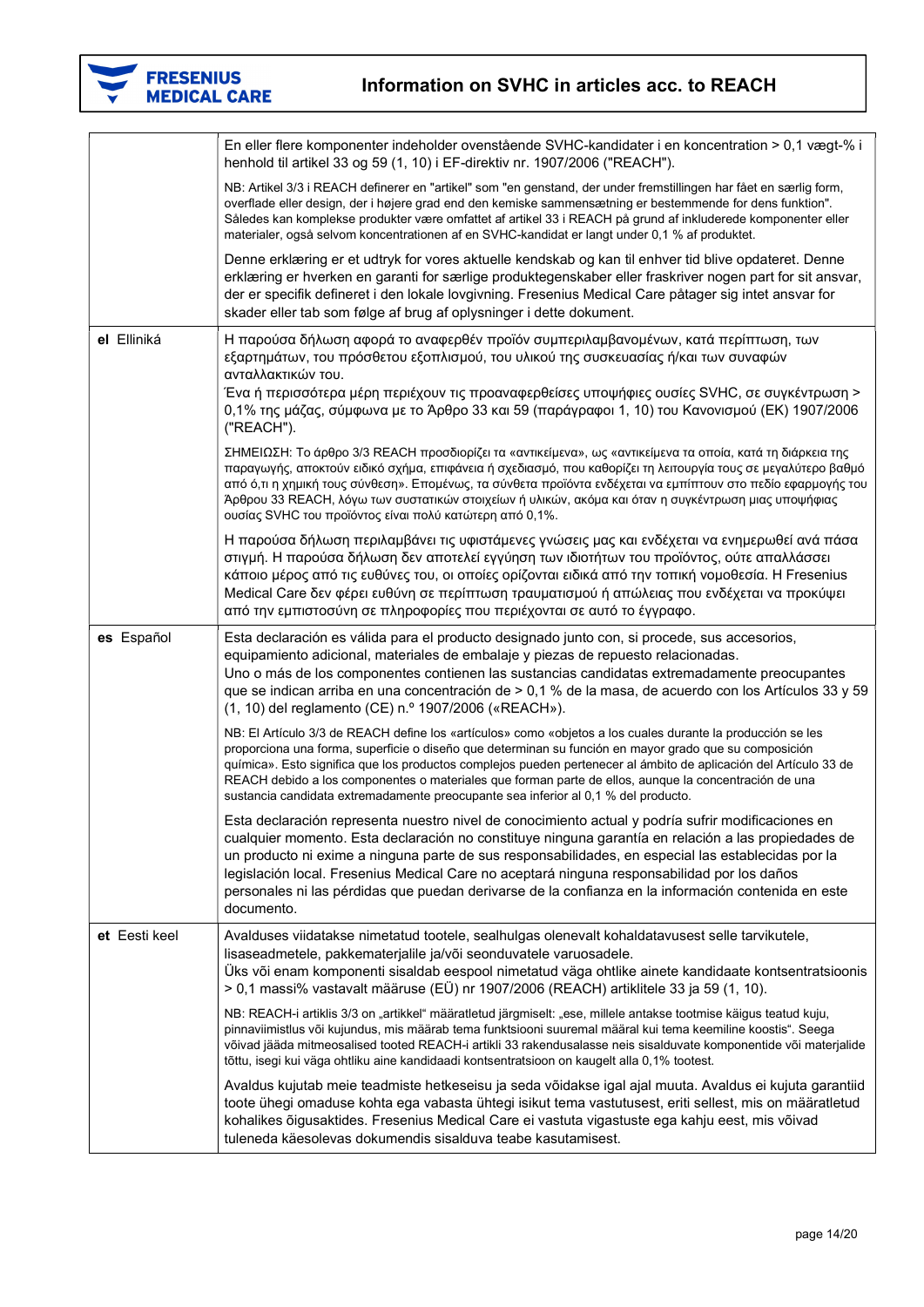

| fi Suomi          | Tämä ilmoitus viittaa nimettyyn tuotteeseen sekä, mikäli käytössä, sen lisävarusteisiin, lisälaitteisiin,<br>pakkausmateriaaliin ja/tai tuotteeseen liittyviin varaosiin.<br>Yksi tai useampi komponentti sisältää edellä mainittuja erityistä huolta aiheuttavien aineiden (SVHC)<br>kandidaatteja, joiden pitoisuus on > 0,1 painoprosenttia säädöksen (EU) nro 1907/2006 ("REACH")<br>artiklan 33 ja 59 (1, 10) mukaisesti.                                                                        |
|-------------------|-------------------------------------------------------------------------------------------------------------------------------------------------------------------------------------------------------------------------------------------------------------------------------------------------------------------------------------------------------------------------------------------------------------------------------------------------------------------------------------------------------|
|                   | HUOM: REACH-asetuksen artikla 3/3 määrittelee "esineen" tuotteeksi, jolle annetaan tuotannossa erityinen muoto,<br>pinta tai rakenne, joka määrittää sen käyttötarkoitusta enemmän kuin sen kemiallinen koostumus. Monimutkaiset<br>tuotteet voivat siksi kuulua REACH-asetuksen 33 piiriin niiden sisältämien komponenttien tai materiaalien vuoksi,<br>vaikka SVHC-kandidaatin pitoisuus on huomattavasti alle 0,1 %.                                                                               |
|                   | Tämä ilmoitus vastaa tämänhetkistä tietämystämme ja se voidaan päivittää koska tahansa. Ilmoitus ei<br>esitä takuuta tuotteen ominaisuuksista eikä vapauta kolmatta osapuolta erityisesti paikallisen<br>lainsäädännön määrittämistä velvollisuuksista. Fresenius Medical Care ei vastaa mahdollisista<br>vahingoista tai vammoista, joiden syynä on turvautuminen tämän asiakirjan sisältämiin tietoihin.                                                                                            |
| fr Français       | Cette déclaration concerne le produit nommé avec, si applicable, ses accessoires, l'équipement<br>additionnel, le matériel d'emballage et/ou les pièces détachées liées.<br>Un ou plusieurs composants contiennent les substances candidates SVHC nommées ci-dessus dans<br>une concentration > 0,1 % du poids, conformément aux articles 33 et 59 (1, 10) du règlement (CE)<br>Nº 1907/2006 (« REACH »).                                                                                             |
|                   | NB : l'article 3/3 REACH définit par « article » un « objet auquel sont donnés, au cours du processus de fabrication,<br>une forme, une surface ou un dessin particuliers qui sont plus déterminants pour sa fonction que sa composition<br>chimique ». Ainsi, des produits complexes peuvent relever du champ d'application de l'article 33 REACH en raison<br>de composants ou matériaux inclus, même si la concentration d'une substance candidate SVHC est bien inférieure à<br>0,1 % du produit. |
|                   | Cette déclaration représente l'état actuel de nos connaissances et peut être mise à jour à tout moment.<br>Cette déclaration ne constitue aucune garantie sur les propriétés de produit et ne dégage aucunement<br>les responsabilités de tiers, en particulier telles que définies par la réglementation locale. Fresenius<br>Medical Care n'assume aucune responsabilité pour toute blessure ou perte liées à l'utilisation<br>d'informations contenues dans ce document.                           |
| hr Hrvatski Jezik | Ova se izjava odnosi na imenovani proizvod uključujući, kako je primjenjivo, njegove dodatke, dodatnu<br>opremu, materijal pakiranja i/ili povezane rezervne dijelove.<br>Jedna ili više komponenti sadrže prethodno navedene tvari posebno zabrinjavajućih svojstava (SVHC) u<br>koncentraciji > 0,1 masenog udjela prema člancima 33. i 59. (1., 10.) Uredbe (EZ) br. 1907/2006<br>("REACH").                                                                                                       |
|                   | Napomena: u članku 3. stavku 3. Uredbe REACH "proizvodi" se definiraju kao "predmet kojem se tijekom proizvodnje<br>daje poseban oblik, površina ili obličje koji određuju njegovu funkciju u većoj mjeri nego njegov kemijski sastav".<br>Stoga složeni proizvodi mogu biti obuhvaćeni područjem primjene članka 33. Uredbe REACH jer sadrže određene<br>komponente ili materijale, čak i kad je koncentracija kandidata za popis SVHC daleko ispod 0,1 % proizvoda.                                 |
|                   | Ova izjava predstavlja naše trenutno znanje i može se ažurirati u bilo kojem trenutku. Ova izjava ne<br>predstavlja jamstvo ni za koje svojstvo proizvoda niti oslobađa bilo koju stranu od odgovornosti,<br>posebno definiranih lokalnim zakonima. Društvo Fresenius Medical Care ne prihvaća odgovornost za<br>ozljede ili gubitke koji mogu proizaći iz oslanjanja na informacije sadržane u ovom dokumentu.                                                                                       |
| hu Magyar Nyelv   | A jelen nyilatkozat a megnevezett termékre vonatkozik, beleértve annak megfelelő tartozékait,<br>kiegészítő felszerelését, csomagolóanyagát és/vagy alkatrészeit.<br>Egy vagy több összetevő a fent megnevezett SVHC anyagjelöltet tartalmazza > 0,1 tömeg%<br>koncentrációban, az 1907/2006/EK rendelet ("REACH") 33. és 59. (1, 10) cikkének értelmében.                                                                                                                                            |
|                   | Megjegyzés: A REACH 3./3. cikke szerint az "árucikk" "olyan tárgy, amely az előállítás során a funkcióját a kémiai<br>összetételnél nagyobb mértékben meghatározó különleges formát, felületet vagy alakot kap". Ezért a komplex<br>termékekben felhasznált összetevők vagy anyagok miatt ezek a REACH 33. cikkének hatálya alá tartozhatnak, noha<br>a SVHC anyagjelölt koncentrációja sokkal kisebb, mint a termék 0,1%-a.                                                                          |
|                   | A jelen nyilatkozat a jelenlegi ismereteinket tükrözik, amelyek bármikor aktualizálhatók. A jelen<br>nyilatkozat nem jelenti sem a termék tulajdonságainak garantálását, sem a felek felmentését a<br>felelősségük alól, különös tekintettel a helyi jogszabályokra. A Fresenius Medical Care nem vállal<br>semmilyen felelősséget sérülésekért vagy veszteségekért, amelyek a jelen dokumentumban lévő                                                                                               |
|                   | információkban vetett bizalomból erednek.                                                                                                                                                                                                                                                                                                                                                                                                                                                             |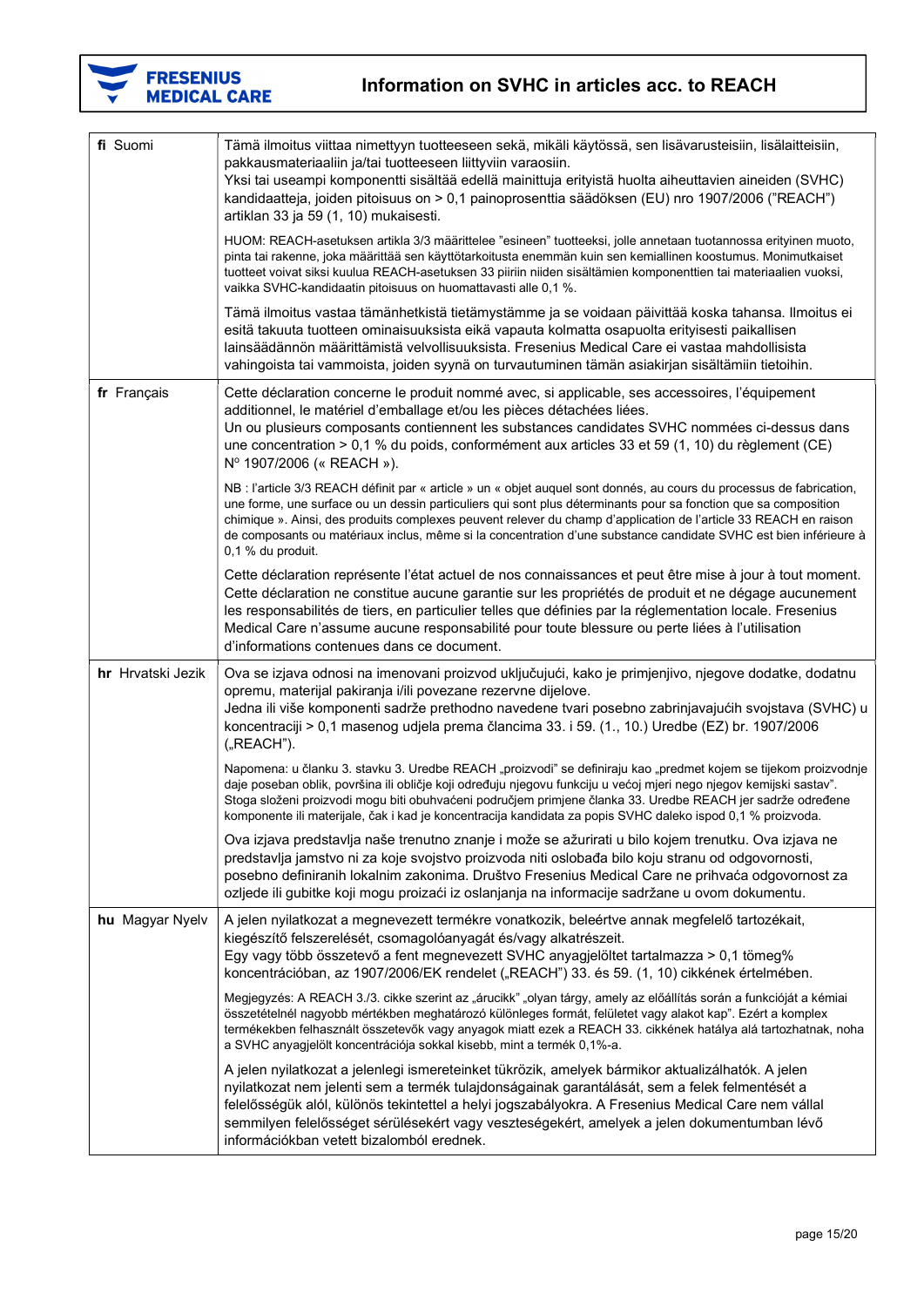

| it Italiano | Questa dichiarazione fa riferimento al prodotto indicato, inclusi, nella misura applicabile, i suoi<br>accessori, le attrezzature supplementari, il materiale di imballaggio e/o i relativi ricambi.<br>Uno o più componenti contengono le sostanze incluse nella Candidate List delle SVHC (Substance of<br>Very High Concern, sostanze estremamente problematiche) sopra indicate in una concentrazione pari a<br>> 0,1 in massa% in conformità agli art. 33 e 59 (1, 10) del Regolamento (CE) n. 1907/2006 ("REACH").       |
|-------------|--------------------------------------------------------------------------------------------------------------------------------------------------------------------------------------------------------------------------------------------------------------------------------------------------------------------------------------------------------------------------------------------------------------------------------------------------------------------------------------------------------------------------------|
|             | NB: l'articolo 3/3 REACH definisce gli "articoli" come "oggetti a cui sono dati durante la produzione una forma, una<br>superficie o un disegno particolari che ne determinano la funzione di uso finale in misura maggiore della sua<br>composizione chimica". I prodotti complessi possono, pertanto, essere contemplati dall'art. 33 REACH a causa di<br>componenti o materiali in essi inclusi, anche quando la concentrazione della sostanza inclusa nella Candidate List<br>SVHC è ben inferiore allo 0,1% del prodotto. |
|             | Questa dichiarazione rappresenta il nostro attuale stato della conoscenza e può essere aggiornata in<br>qualsiasi momento. Questa dichiarazione non rappresenta una garanzia di qualsiasi proprietà del<br>prodotto né esenta qualsiasi parte dalle proprie responsabilità, in particolar modo quelle definite dalla<br>legislazione locale. Fresenius Medical Care declina ogni responsabilità per eventuali lesioni o perdite<br>derivanti dal fare affidamento sulle informazioni contenute nel presente documento.         |
| ja Nihongo  | 本声明は、指定された製品(該当する場合は、その付属品、追加装置、包装材、関連予備部品など)が対象です。<br>1つまたは複数の構成要素には、規則(EC)No. 1907/2006(「REACH」)の第33条および59条(第1項、第10項)に<br>より濃度が0.1質量%を上回る、上記で指定されたSVHC候補物質が含まれています。                                                                                                                                                                                                                                                                                                                                                          |
|             | 注意:REACH第3条第3項では、「成形品」を、「製造時にその化学成分よりも高い度合いで機能を決定する特殊な形状、表面、設<br>計が与えられている対象物」として定義しています。そのため、複合製品は、SVHC候補物質の濃度が製品の0.1%をはるかに下回<br>っていても、含まれている構成要素や素材によってREACH第33条の対象になる可能性があります。                                                                                                                                                                                                                                                                                                                                              |
|             | 本声明は当社の現時点の認識を示したものであり、随時更新される可能性があります。本声明はいかなる製品の特<br>性も保証していません。また、いかなる当事者の責任(特に現地の法律で定義された責任)を免除するものでもあ<br>りません。フレゼニウス メディカル ケアでは、本書に記載された情報の信頼性から生じる傷害および損失に対し<br>て一切の責任を負いません。                                                                                                                                                                                                                                                                                                                                            |
| kk Kazak    | Бұл мәлімдеме аталған бұйымға, соның ішінде қолданылатын болса, оның керек-жарақтарына,<br>қосымша жабдығына, орауыш материалына және/немесе өніммен байланысты қосалқы<br>бөлшектерге қатысты болып келеді.<br>№ 1907/2006 («REACH») ережесінің (ЕҚ) 33- және 59-баптарына (1, 10) сай, бір немесе бірнеше<br>құрамдас бөлшегі жоғарыда аталған SVHC кандидаттарын > 0,1 массалық пайыз<br>концентрациясында қамтиды.                                                                                                         |
|             | Назар аударыңыз: REACH 3/3 бабы «бұйымдарды» «өндіріс барысында оның функциясын химиялық<br>құрамынан үлкенірек дәрежеге анықтайтын арнайы пішінге, бетке немесе дизайнға келтірілетін заттар» деп<br>белгілейді. Сондықтан кешенді бұйымдар тіпті SVHC кандидатының концентрациясы өнімнің 0,1 пайызынан<br>төмен болғанда да құрамындағы құрамдас бөлшектеріне немесе материалдарына байланысты REACH 33-<br>бабының аясында болуы мүмкін.                                                                                   |
|             | Осы мәлімдеме біздің ағымдағы білім қалпын көрсетеді және кез келген уақытта жаңартылуы<br>мүмкін. Осы мәлімдеме не бұйымның кез келген сипаттарына кепілдік бермейді, не ешбір тарапты<br>әсіресе жергілікті заңнамамен белгіленген жауапкершіліктен босатпайды. Fresenius Medical Care<br>компаниясы осы құжатта қамтылған ақпаратқа сүйенгеннен пайда болған жарақаттану немесе<br>мүліктен айрылу үшін ешқандай жауапкершілік көтермейді.                                                                                  |
| ko Korean   | 본 명세서에서는 가능한 경우 액세서리, 부가 장비, 포장 재질 및/또는 관련 예비 부품 등을 포함, 해당 제품의 정보를                                                                                                                                                                                                                                                                                                                                                                                                                                                             |
|             | 제공합니다.                                                                                                                                                                                                                                                                                                                                                                                                                                                                                                                         |
|             | 하나 이상의 구성 요소에는 Regulation (EC) No. 1907/2006("REACH") 제 33조 및 59(1, 10)에 따라 질량 기준 0.1%                                                                                                                                                                                                                                                                                                                                                                                                                                         |
|             | 이상의 SVHC 허가 후보 물질이 포함되어 있습니다.                                                                                                                                                                                                                                                                                                                                                                                                                                                                                                  |
|             | 주의: 제 3/3조 REACH에서는 "완제품"의 정의를 "생산 중에 특수한 성형, 표면 처리 또는 설계가 더해져 단순 화학 조성 이상의 큰<br>기능을 발휘하는 물체"로 규정합니다. SVHC 허가 후보 물질의 농도가 제품의 0.1% 미만인 경우에도 복잡한 제품은 포함된                                                                                                                                                                                                                                                                                                                                                                         |
|             | 구성요소 또는 재료로 인해 제 33조 REACH의 범위에 해당될 수 있습니다.                                                                                                                                                                                                                                                                                                                                                                                                                                                                                    |
|             | 본 명세서는 현재의 지식 수준을 반영하므로 언제든지 업데이트될 수 있습니다. 본 명세서는 제품 특성에 대한<br>보증을 제시하지 않으며, 특히 현지 규제법규에서 규정된 책임으로부터 어떤 당사자도 면책하지 않습니다.                                                                                                                                                                                                                                                                                                                                                                                                        |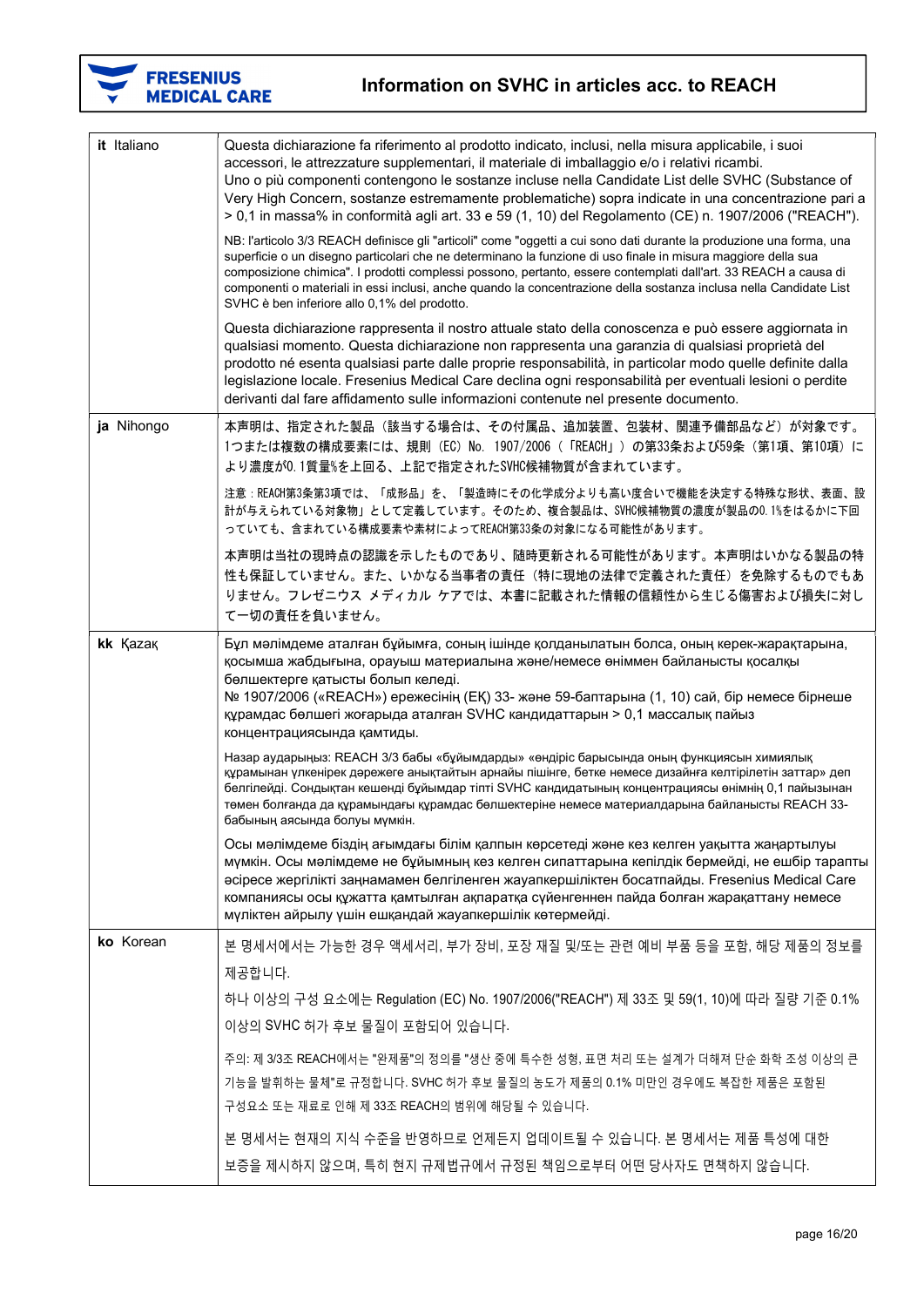

|                       | Fresenius Medical Care는 이 문서에 포함된 정보의 신뢰성으로 인해 발생할 수 있는 부상 또는 손실에 대해<br>책임지지 않습니다.                                                                                                                                                                                                                                                                                                                                                                                                   |
|-----------------------|--------------------------------------------------------------------------------------------------------------------------------------------------------------------------------------------------------------------------------------------------------------------------------------------------------------------------------------------------------------------------------------------------------------------------------------------------------------------------------------|
| It Lietuvių Kalba     | Ši informacija susijusi su nurodytu produktu ir, jei taikoma, jo priedais, papildoma įranga, pakavimo<br>medžiagomis ir / arba susijusiomis atsarginėmis dalimis.<br>Viename ar daugiau komponentų yra aukščiau nurodytų SVHC kandidatų su > 0,1 % visos masės<br>koncentracija pagal reglamento (EB) NR. 1907/2006 ("REACH") 33 ir 59 str. (1, 10).                                                                                                                                 |
|                       | Dėmesio: "REACH" 3/3 straipsnyje "objektai" apibrėžiamos kaip "daiktai, kuriems gamybos metu suteikiama speciali<br>forma, paviršius ar dizainas, kuris su jų numatoma funkcija yra susijęs labiau negu jų cheminė sandara". Dėl to<br>sudėtingi produktai gali patekti į "REACH" 33 straipsnio galiojimo sferą dėl savo sudėtyje esančių komponentų ar<br>medžiagų, net jei SVHC kandidato koncentracija produkte yra gerokai mažesnė nei 0,1 %.                                    |
|                       | Šis pareiškimas atspindi mūsų šiuo metu turimas žinias ir gali būti bet kada patikslintas. Šis pareiškimas<br>nėra jokia garantija dėl produkto ypatybių ir neatleidžia jokios trečiosios šalies nuo jos atsakomybės,<br>ypač apibrėžiamos pagal vietinius įstatymus. "Fresenius Medical Care" neprisiima jokios atsakomybės<br>už sužalojimus ar nuostolius, kurių gali atsirasti pasitikint šiame dokumente pateikta informacija.                                                  |
| Iv Latviešu<br>Valoda | Šis paziņojums attiecas uz minēto izstrādājumu, tostarp, ja piemērojams, tā piederumiem,<br>palīgiekārtām, iepakojuma materiālu un/vai saistītām rezerves daļām.<br>Viena vai vairākas sastāvdaļas satur iepriekš minētos SVHC kandidātus koncentrācijā > 0,1 masas<br>daļa % saskaņā ar regulas (EK) Nr. 1907/2006 ("REACH") 33. un 59. pantu (1, 10).                                                                                                                              |
|                       | levērot: REACH regulas 3. panta 3. punkts definē "izstrādājumus" kā "objektus, kam izgatavošanā piešķirta īpaša<br>forma, virsma vai struktūra, kas nosaka to funkcijas vairāk nekā ķīmiskais sastāvs". Tādējādi REACH regulas<br>33. pantu var attiecināt uz kompleksiem izstrādājumiem ietverto sastāvdaļu vai materiālu dēļ, pat ja izstrādājuma<br>SVHC kandidāta koncentrācija ir krietni zem 0,1 %.                                                                            |
|                       | Šis paziņojums atspoguļo mūsu pašreizējo zināšanu līmeni, un to jebkurā laikā var atjaunināt. Šis<br>paziņojums nesniedz garantiju izstrādājumu īpašībām, kā arī neatbrīvo iesaistītās puses no to<br>atbildības, it īpaši vietējo tiesību aktu definētas. Fresenius Medical Care neuzņemas atbildību par<br>kaitējumu vai zaudējumiem, kas var izrietēt no šajā dokumentā iekļautās informācijas.                                                                                   |
| nl Nederlands         | Deze verklaring heeft betrekking op het genoemde product inclusief bijbehorende accessoires,<br>aanvullende uitrusting, verpakkingsmateriaal en/of reserveonderdelen.<br>Eén of meer componenten bevatten de bovengenoemde SVHC-kandidaten in een concentratie > 0,1<br>massa% volgens artikelen 33 en 59 (1, 10) van Verordening (EG) nr. 1907/2006 (REACH).                                                                                                                        |
|                       | NB: Artikel 3/3 REACH definieert een "voorwerp" als "een object waaraan tijdens de productie een speciale vorm,<br>oppervlak of patroon wordt gegeven waardoor zijn functie in hogere mate wordt bepaald dan door de chemische<br>samenstelling". Dus een complex product kan onder de werkingssfeer van artikel 33 van REACH vallen vanwege<br>componenten of materialen die het bevat ondanks dat de concentratie van een SVHC-kandidaat ver beneden 0,1%<br>van het product ligt. |
|                       | Deze verklaring beschrijft de huidige stand van onze kennis en kan op elk gewenst moment worden<br>bijgewerkt. Deze verklaring is geen garantie van producteigenschappen noch ontheft het enige partij<br>van haar verantwoordelijkheden, in het bijzonder van naleving van lokale wetgeving. Fresenius Medical<br>Care aanvaardt geen enkele aansprakelijkheid voor letsel of verlies dat kan voortvloeien uit het<br>vertrouwen op informatie in dit document.                     |
| no Norsk              | Dette utsagnet refererer til det nevnte produktet, inkludert, hvis det er aktuelt, dets tilbehør, ekstrautstyr,<br>emballasjemateriale og / eller relaterte reservedeler.<br>$\acute{E}$ n eller flere komponenter inneholder ovennevnte SVHC-kandidater i en konsentrasjon > 0,1<br>masseprosent i henhold til artikkel 33 og 59 (1, 10) av direktiv (EC) nr. 1907/2006 ("REACH").                                                                                                  |
|                       | NB: Artikkel 3/3 REACH definerer "artikler" som "objekter som under produksjon er gitt en spesiell form, overflate<br>eller design som bestemmer det funksjon i større grad enn dets kjemiske sammensetning". Komplekse produkter kan<br>dermed komme innenfor omfanget til artikkel 33 REACH på grunn av inkluderte komponenter eller materialer, selv<br>når konsentrasjonen av en SVHC-kandidat er langt under 0,1 % av produktet.                                                |
|                       | Dette utsagnet representerer vår nåværende kunnskap, og kan bli oppdatert til enhver tid. Dette<br>utsagnet utgjør verken noen garanti for noen produktegenskaper eller fritar noen parter fra sitt ansvar,<br>spesielt som definert av lokal lovgivning. Fresenius Medical Care påtar seg ikke noe ansvar for<br>personskader eller tap som skyldes at man baserer seg på informasjonen i dette dokumentet.                                                                         |
| pl Polski             | Niniejsza deklaracja dotyczy niniejszego produktu, w tym w stosownych przypadkach jego akcesoriów,<br>sprzętu dodatkowego, materiału opakowaniowego i/lub powiązanych części zapasowych.                                                                                                                                                                                                                                                                                             |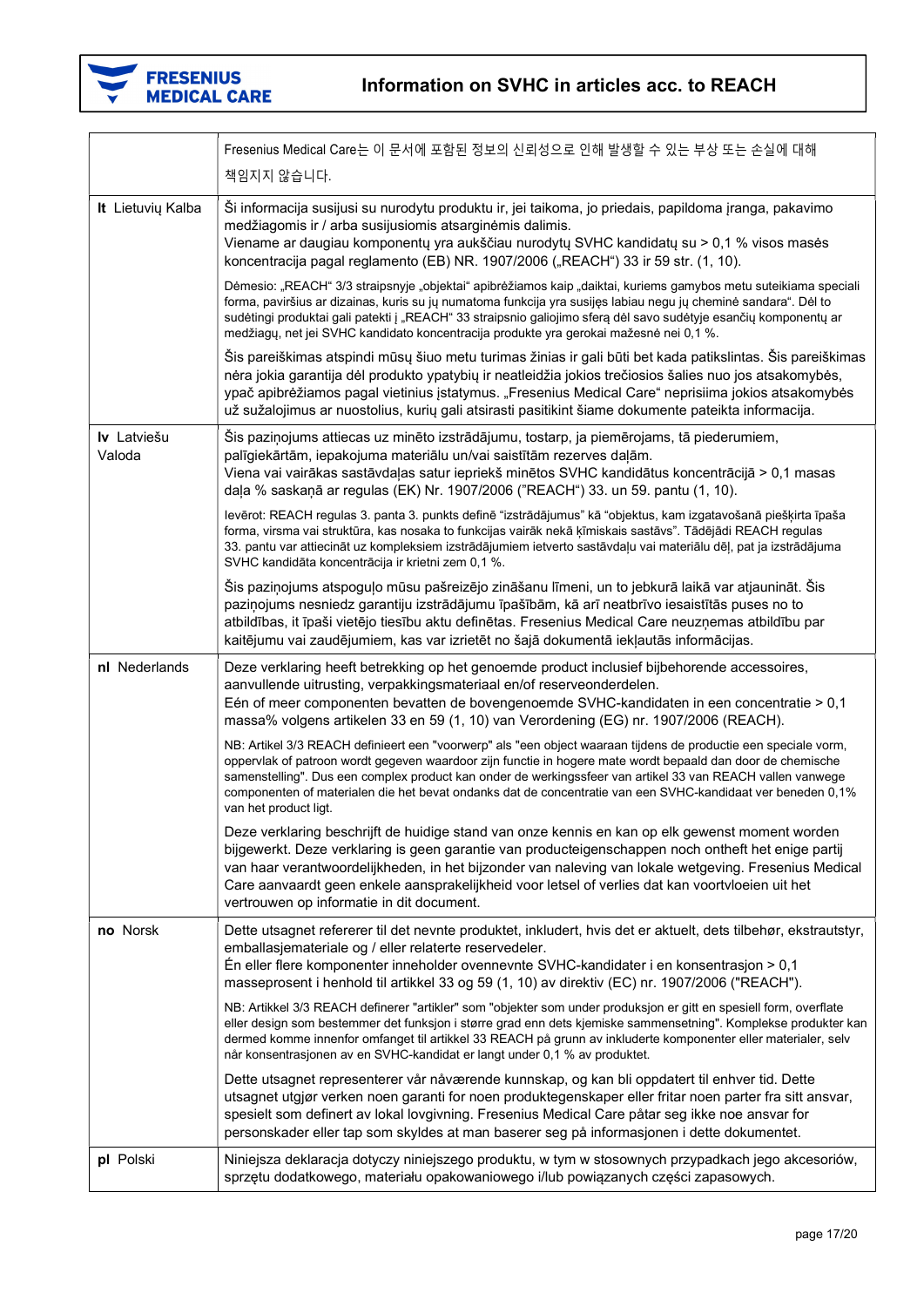

|              | Co najmniej jeden z komponentów zawiera wyżej podanych kandydatów SVHC w stężeniu > 0,1%<br>masy produktu według art. 33 i 59 (1, 10) rozporządzenia (WE) nr 1907/2006 ("REACH").                                                                                                                                                                                                                                                                                                                                            |
|--------------|------------------------------------------------------------------------------------------------------------------------------------------------------------------------------------------------------------------------------------------------------------------------------------------------------------------------------------------------------------------------------------------------------------------------------------------------------------------------------------------------------------------------------|
|              | UWAGA: Art. 3/3 rozporządzenia REACH definiuje "wyroby" jako "przedmioty, który podczas produkcji otrzymują<br>określony kształt, powierzchnię, konstrukcję lub wygląd zewnętrzny, co decyduje o ich funkcji w stopniu większym niż<br>jego skład chemiczny". Oznacza to, że produkty złożone mogą podlegać zapisom art. 33 REACH z powodu<br>uwzględnionych w nich komponentów lub materiałów, nawet jeśli stężenie kandydata SVHC znajduje się znacznie<br>poniżej 0,1% masy tego produktu.                                |
|              | Niniejsza deklaracja odzwierciedla stan naszej obecnej wiedzy i w każdej chwili może zostać<br>zaktualizowana. Niniejsza deklaracja nie stanowi gwarancji właściwości żadnego produktu, ani nie<br>zwalnia żadnej strony z jej obowiązków, zwłaszcza określonych w lokalnych przepisach. Firma<br>Fresenius Medical Care nie odpowiada za obrażenia ciała lub straty mogące wynikać z opierania się na<br>informacjach zawartych w niniejszym dokumencie.                                                                    |
| pt Português | Esta declaração refere-se ao produto mencionado, incluindo, conforme aplicável, os seus acessórios,<br>equipamento adicional, material de embalagem e/ou peças sobresselentes relacionadas.<br>Um ou mais componentes contêm os candidatos SVHC, mencionados acima, numa concentração > 0,1<br>massa% de acordo com o Artigo 33 e 59 (1, 10) do regulamento (CE) n° 1907/2006 ("REACH").                                                                                                                                     |
|              | NB: O artigo 3/3 REACH define "artigos" como "objetos aos quais, durante a produção, é dada uma forma, superfície<br>ou desenho específico que é mais determinante para a sua utilização final do que a sua composição química". Deste<br>modo, os produtos complexos podem entrar no âmbito do Artigo 33 REACH devido aos componentes ou materiais<br>incluídos, mesmo se a concentração de um candidato SVHC estiver bem abaixo de 0,1 % do produto.                                                                       |
|              | Esta declaração representa o nosso estado atual de conhecimento e pode ser atualizada a qualquer<br>momento. Esta declaração não representa uma garantia de qualquer propriedade do produto, nem<br>desobriga as partes de suas responsabilidades, especialmente as definidas pela legislação local. A<br>Fresenius Medical Care não aceita a responsabilidade por lesões ou perdas que possam ocorrer devido<br>à confiança na informação contida neste documento.                                                          |
| ro Română    | Această declarație se referă la produsul indicat inclusiv, acolo unde este aplicabil, tuturor accesoriilor<br>sale, echipamentelor suplimentare, materialelor de ambalare si/sau pieselor de schimb conexe.<br>Unul sau mai multe ingrediente conțin Candidații SVHC indicați anterior într-o concentrație de > 0,1<br>mass% conform Articolului 33 și 59 (1, 10) din Reglementarea (CE) Nr. 1907/2006 ("REACH").                                                                                                            |
|              | NB: Articolul 3/3 REACH definește "articolele" ca fiind "obiecte cărora li se oferă pe parcursul producției o formă, o<br>suprafață sau un design special, care determină funcționalitatea sa în mai mare măsură decât compoziția sa<br>chimică". Astfel, produsele complexe pot intra sub incidența Articolului 33 REACH datorită componentelor sau<br>materialelor incluse, chiar și atunci când concentrația unui Candidat SVHC este mult sub 0,1 % din produs.                                                           |
|              | Această declarație reprezintă nivelul cunoștințelor noastre actuale și poate fi actualizat oricând. Această<br>declarație nu reprezintă nicio o garanție referitoare la proprietățile produsului și nici nu exonerează una<br>dintre părți de responsabilități, mai ales conform definițiilor legislației locale. Fresenius Medical Care nu<br>își asumă nicio răspundere pentru vătămările sau pierderile ce pot apărea ca urmare a utilizării ca<br>fundament a informațiilor conținute de acest document.                 |
| ru Russkij   | Данное положение относится к поименованному продукту, включая, в том или ином случае, его<br>комплектующие, дополнительное оборудование, упаковочный материал и/или соответствующие<br>запасные части.<br>Один или несколько компонентов содержат вышеупомянутые потенциально особо опасные<br>вещества в концентрации >0.1 % массы в соответствии со Статьями 33 и 59 (1, 10) Закона (ЕС)<br>№ 1907/2006 («REACH»).                                                                                                         |
|              | Обратить внимание: Статья 3/3 закона REACH определяет «товары» как «изделия, которым в процессе<br>производства придается особая форма, поверхность или конструкция, что в большей степени определяет их<br>функцию, нежели химический состав». Поэтому комплексные продукты могут подпадать под действие Статьи<br>33 закона REACH по причине включенных в них компонентов или материалов даже в случае, если<br>концентрация потенциально особо опасных веществах в значительной степени ниже 0.1% от состава<br>продукта. |
|              | Данное положение основано на нашем текущем уровне знаний и может быть уточнено в любое<br>время. Данное положение не представляет собой гарантии каких-либо характеристик продукта и<br>не освобождает ни одну из сторон от обязательств, особенно тех, которые определены местным<br>законодательством. Компания Fresenius Medical Care не принимает на себя никакой<br>ответственности за ущерб или убытки, которые могут быть понесены в результате использования<br>информации, содержащейся в данном документе.         |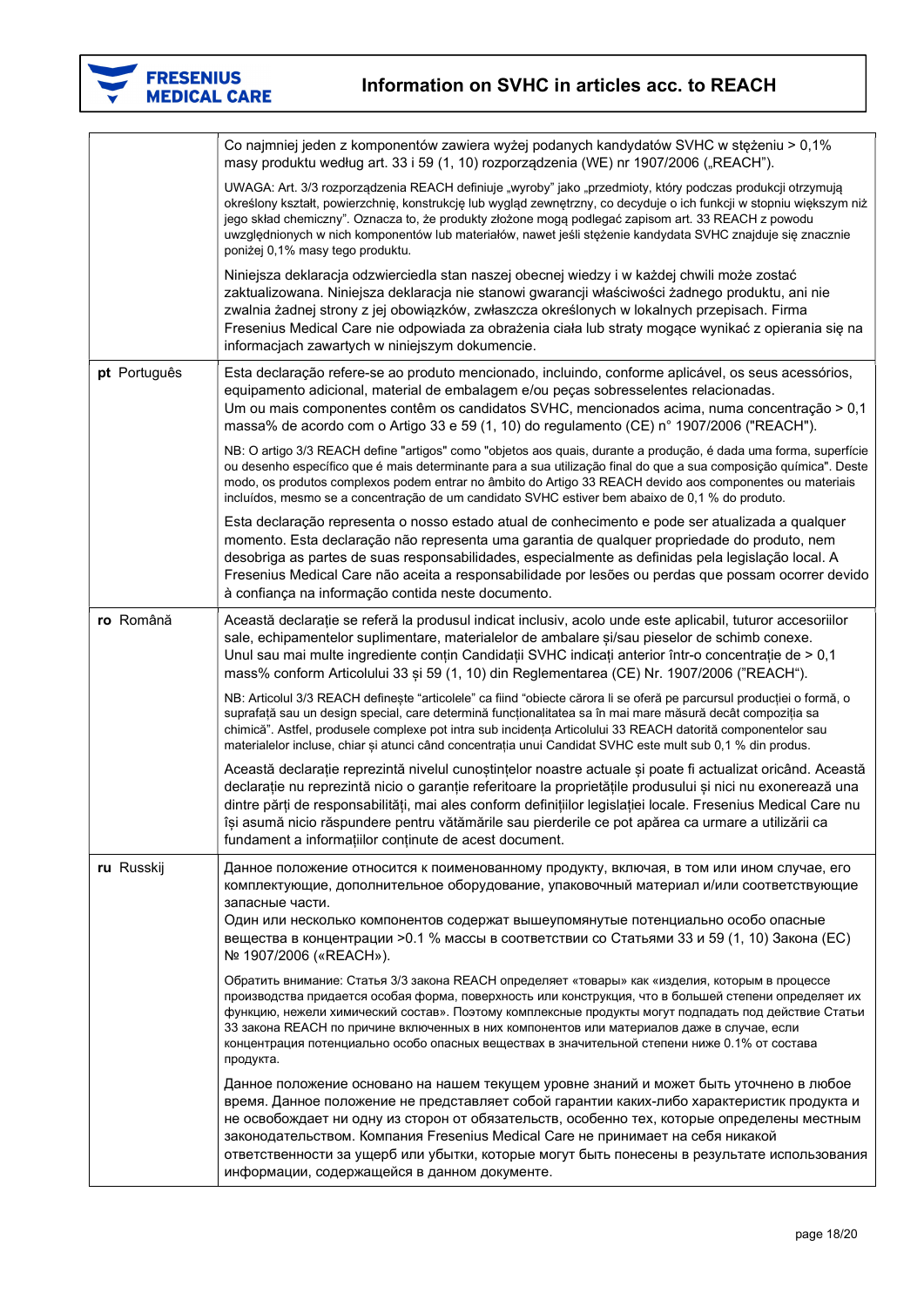

| sk Slovenský<br>jazyk | Toto vyhlásenie sa týka uvedeného produktu vrátane jeho príslušenstva, dodatočného vybavenia,<br>obalového materiálu a/alebo súvisiacich náhradných dielov.<br>Jedna alebo viac zložiek obsahuje vyššie uvedené kandidátske látky SVHC v koncentrácii > 0,1 %<br>hmotnosti podľa článku 33 a 59 (1, 10) nariadenia (ES) č. 1907/2006 ("REACH").                                                                                                                          |
|-----------------------|--------------------------------------------------------------------------------------------------------------------------------------------------------------------------------------------------------------------------------------------------------------------------------------------------------------------------------------------------------------------------------------------------------------------------------------------------------------------------|
|                       | Poznámka: Článok 3/3 REACH definuje "predmety" ako "objekty", ktoré majú počas výroby špeciálny tvar, povrch<br>alebo konštrukciu, ktoré určujú ich funkciu vo väčšej miere ako jeho chemické zloženie". Takéto zložité výrobky môžu<br>spadať do rozsahu článku 33 nariadenia REACH z dôvodu zahrnutých komponentov alebo materiálov, aj keď<br>koncentrácia kandidátskych látok SVHC je oveľa nižšia ako 0,1 % výrobku.                                                |
|                       | Toto vyhlásenie predstavuje náš súčasný stav vedomostí a môže byť kedykoľvek aktualizované. Toto<br>vyhlásenie nepredstavuje záruku vlastností produktu, ani nevylučuje žiadne povinnosti žiadnej zmluvnej<br>strany, špeciálne definovaných miestnymi právnymi predpismi. Spoločnosť Fresenius Medical Care<br>nepreberá žiadnu zodpovednosť za zranenie alebo stratu, ktoré môžu vzniknúť v súvislosti s<br>dôveryhodnosťou informácií obsiahnutých v tomto dokumente. |
| sl Slovenski          | Ta izjava se nanaša na navedeni izdelek, po potrebi vključno z dodatki, dodatno opremo, embalažo<br>in/ali povezanimi rezervnimi deli.<br>Ena komponenta ali več vsebuje zgoraj navedene potencialne snovi SVHC v koncentraciji<br>> 0,1 masnega odstotka v skladu s členoma 33 in 59 (1, 10) Uredbe (ES) št. 1907/2006 (»REACH«).                                                                                                                                       |
|                       | Opomba: Člen 3(3) Uredbe REACH opredeljuje »izdelke« kot »predmete, ki med proizvodnjo dobijo posebno obliko<br>ali površino, ki bolj določa njegovo funkcijo kot njegova kemična sestava«. Tako lahko kompleksni izdelki sodijo v<br>obseg člena 33 Uredbe REACH zaradi vključenih komponent ali materialov, četudi je koncentracija potencialne snovi<br>SVHC precej pod 0,1 % izdelka.                                                                                |
|                       | Ta izjava predstavlja naše trenutno stanje znanja in jo je mogoče kadar koli posodobiti. Ta izjava ne<br>predstavlja jamstva za nobeno značilnost proizvodov ali razrešuje odgovornosti nobene stranke, zlasti<br>opredeljene z lokalno zakonodajo. Fresenius Medical Care ne sprejme nobene odgovornosti za telesne<br>poškodbe ali škodo, do katere lahko pride zaradi zanašanja na informacije, vsebovane v tem<br>dokumentu.                                         |
| sr Srpski             | Ova izjava se odnosi na imenovani proizvod, uključujući, prema primeni, njegov pribor, dodatnu opremu,<br>ambalažni materijal i/ili povezane rezervne delove.<br>Jedna ili više komponenti sadrže gore navedene SVHC kandidate u koncentraciji > 0,1 masenih % u<br>skladu sa članom 33 i 59 (1, 10) propisa (EZ) br. 1907/2006 ("REACH").                                                                                                                               |
|                       | Dodatna napomena: Član 3/3 REACH definiše "artikle" kao "predmete koji tokom proizvodnje dobijaju poseban oblik,<br>površinu ili dizajn koji određuje funkciju predmeta u većoj meri nego što to čini njegov hemijski sastav". Tako složeni<br>proizvodi mogu biti uključeni u opseg člana 33 REACH zbog sadržanih komponenti ili materijala, čak i kada je<br>koncentracija SVHC kandidata daleko ispod 0,1% proizvoda.                                                 |
|                       | Ova izjava predstavlja naša trenutna saznanja i može biti ažurirana u bilo kom trenutku. Ova izjava ne<br>predstavlja garanciju u pogledu bilo kog svojstva proizvoda niti oslobađa bilo koju stranu od njenih<br>odgovornosti, naročito onih koje su definisane lokalnim zakonima. Kompanija Fresenius Medical Care<br>ne prihvata odgovornost za povredu ili gubitak koji može proisteći iz oslanjanja na informacije u ovom<br>dokumentu.                             |
| sv Svenska            | Detta uttalande gäller den identifierade produkten, inklusive eventuella tillbehör, extrautrustning,<br>förpackningsmaterial och/eller tillhörande reservdelar.<br>En eller flera av komponenterna ovan innehåller identifierade farliga ämnen (SVHC) med en<br>koncentration på > 0,1 % av massan enligt artikel 33 och 59 (1, 10) i förordning (EG) nr. 1907/2006<br>("REACH").                                                                                        |
|                       | OBS: REACH-artikel 3/3 definierar "artiklar" som "objekt som vid produktion erhåller en viss form, yta eller<br>utformning, som bestämmer dess funktion i större utsträckning än dess kemiska sammansättning". Alltså kan<br>sammansatta produkter omfattas av REACH-artikel 33 på grund av de komponenter eller material som ingår, även<br>om koncentrationen av ett farligt ämne (SVHC) är mycket lägre än 0,1 % för hela produkten.                                  |
|                       | Detta uttalande representerar vår aktuella kunskap och kan ändras när som helst. Uttalandet utgör<br>ingen garanti gällande en produkts egenskaper och befriar inte heller någon part från sitt ansvar, särskilt<br>inte det ansvar som regleras av lokal lagstiftning. Fresenius Medical Care tar inget ansvar för eventuella<br>skador eller förluster som uppstår på grund av man förlitar sig på informationen i detta dokument.                                     |
| tr Türkçe             | Bu beyan adı geçen ürün ve eğer varsa bu ürüne ait aksesuarlara, ilave ekipmana, ambalaj<br>malzemelerine ve/veya bu ürünle ilgili yedek parçalara atıf yapmaktadır.                                                                                                                                                                                                                                                                                                     |